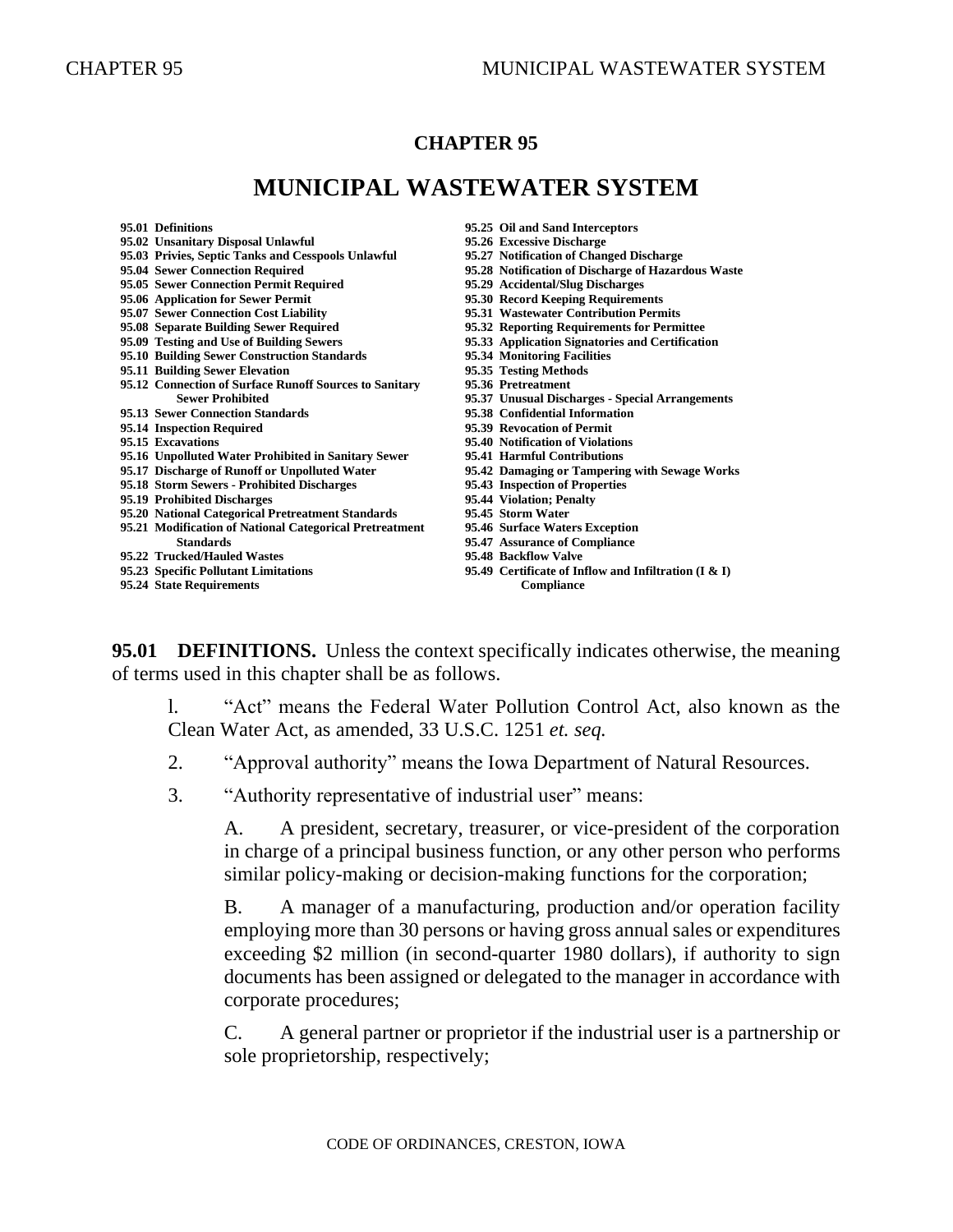D. A duly authorized representative of the individual designated in subsection A, B or C of this section if:

(1) The authorization is made in writing by the individual described in subsection A, B or C;

(2) The authorization specifies either an individual or a position having responsibility for the overall operation of the facility from which the industrial discharge originates, such as the position of plant manager, operator of a well, or well field superintendent, or a position of equivalent responsibility, or having overall responsibility for environmental matters for the company; and

(3) The written authorization is submitted to the City.

4. "BOD" (Denoting Biochemical Oxygen Demand) means the quantity of oxygen utilized in the biochemical oxidation of organic matter under standard laboratory procedure in five days at twenty degrees C.

5. "Building drain" means that part of the lowest horizontal pipe of a drainage system which receives the discharge from waste and other drainage pipes inside the walls of the building and conveys it to the building sewer, beginning five feet (1.5) meters) outside the inner face of the building wall.

6. "Building sewer" means the extension from the building drain to the public sewer or other place of disposal including the connection device and tap of the main.

7. "CFR" means Code of Federal Regulations.

8. "Categorical Standards" means National Categorical Pretreatment Standards or Pretreatment Standards.

9. "Combined sewer" means a sewer receiving both surface runoff and sewage.

10. "Composite sample" means a sample resulting from the combination of individual wastewater samples taken at selected intervals based on an increment of either time or flow.

11. "Cooling water" means the water discharged from any use such as air conditioning, cooling or refrigeration, or to which the only pollutant added is heat.

12. "Customer" means any person who makes application for sewer service to the premises and is responsible for payment of the water and sewer charges for such premises.

13. "Direct discharge" means the discharge of treated or untreated wastewater directly to the waters of the State of Iowa.

14. "Environmental Protection Agency (EPA)" means the U.S. Environmental Protection Agency or, where appropriate, the term may also be used as a designation for the Administrator or other duly authorized official of said agency.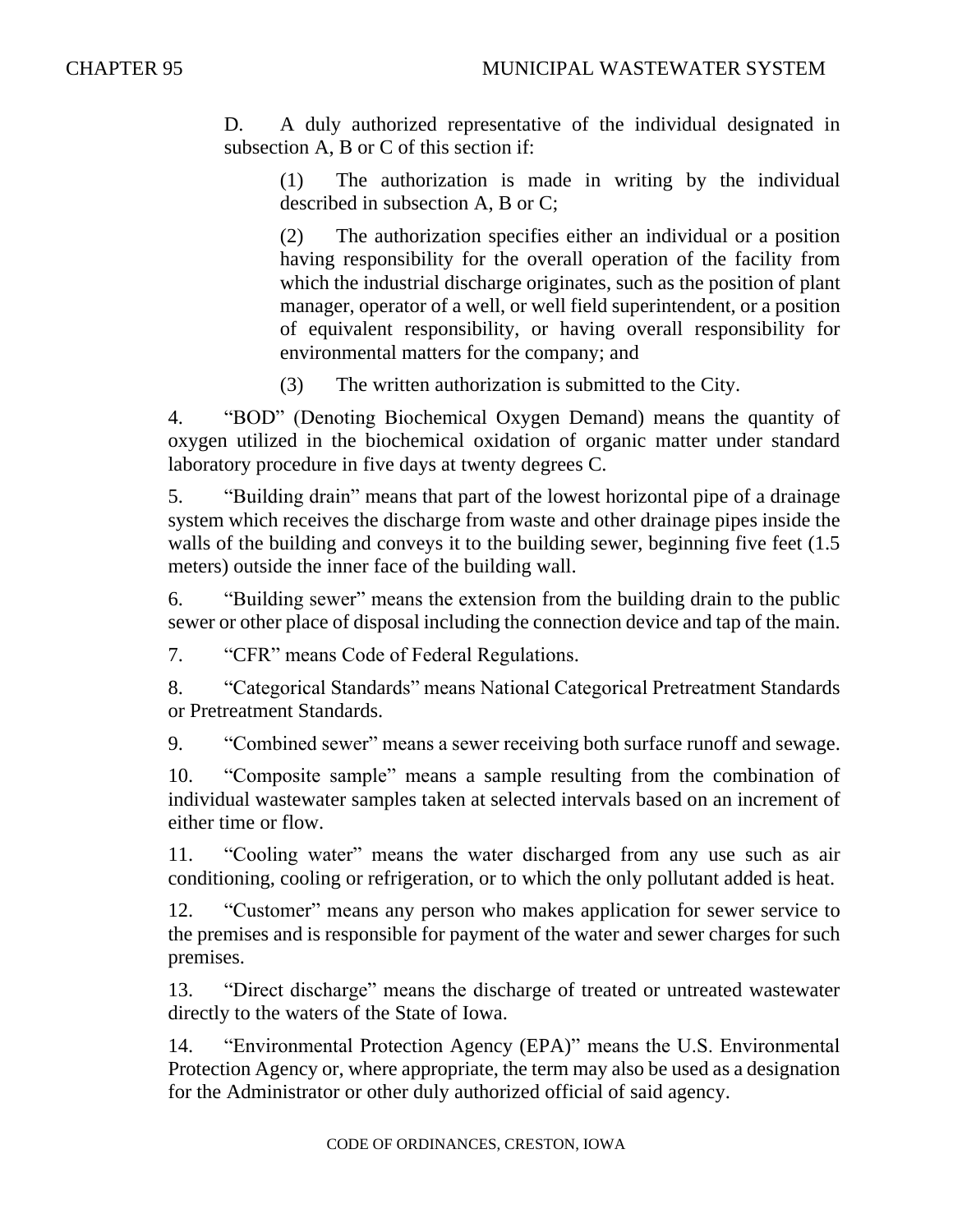15. "Garbage" means solid wastes from the domestic and commercial preparation, cooking and dispensing of food, and from the handling, storage and sale of produce.

16. "Grab sample" means a sample which is taken from a waste stream on a onetime basis with no regard to the flow in the waste stream and without consideration of time.

17. "Holding tank waste" means any waste from holding tanks such as vessels, chemical toilets, campers, trailers, septic tanks, and vacuum-pump tank trucks.

l8. "Industrial user" means a person who discharges industrial wastes into the sanitary sewer system.

19. "Industrial waste" means any liquid, gaseous, radioactive, or solid waste substance from industrial manufacturing processes, trade or business as distinct from normal domestic wastewater.

20. "Infiltration/inflow (I/I)" means the invasion of water into the sanitary system from broken, cracked or misaligned mains, leaking manholes or manholes that have water flow over their covers. Other sources of  $I \& I$  include private (resident and business) services that are cracked or broken and storm water connections from sump pits and roof drains, or other sources into sanitary sewers. *(Ord. 13-137 – Sep. 12 Supp.)*

21. "Interference" means a discharge which, alone or in conjunction with a discharge or discharges from other sources, both inhibits or disrupts the treatment works, its treatment processes or operations, or its sludge processed, uses or disposal and therefore is a cause of a violation of any requirement of the NPDES Permit (including an increase in the magnitude or duration of a violation) or causes the prevention of sewage sludge use or disposal in accordance with State or Federal statutory provisions and regulation or permits issued thereunder.

22. "National Categorical Pretreatment Standards," "Pretreatment Standards," or "Standard" means any regulation containing pollutant discharge limits promulgated by the EPA in accordance with Section 307 (b) and (c) of the Act (33 U.S.C. 1317) and 40 CFR Chapter 1, subchapter N, Parts 405-471, which applies to a specific category of industrial users.

23. "National Pollutant Discharge Elimination System (or NPDES Permit)" means a permit issued pursuant to Section 402 of the Act (33 U.S.C. 1342).

24. "Natural outlet" means any outlet into a watercourse, pond, ditch, lake or other body of surface water or groundwater.

25. "New source" means any building, structure, facility or installation from which there is or may be a discharge of pollutants, the construction of which commenced after the publication of proposed Pretreatment Standards under section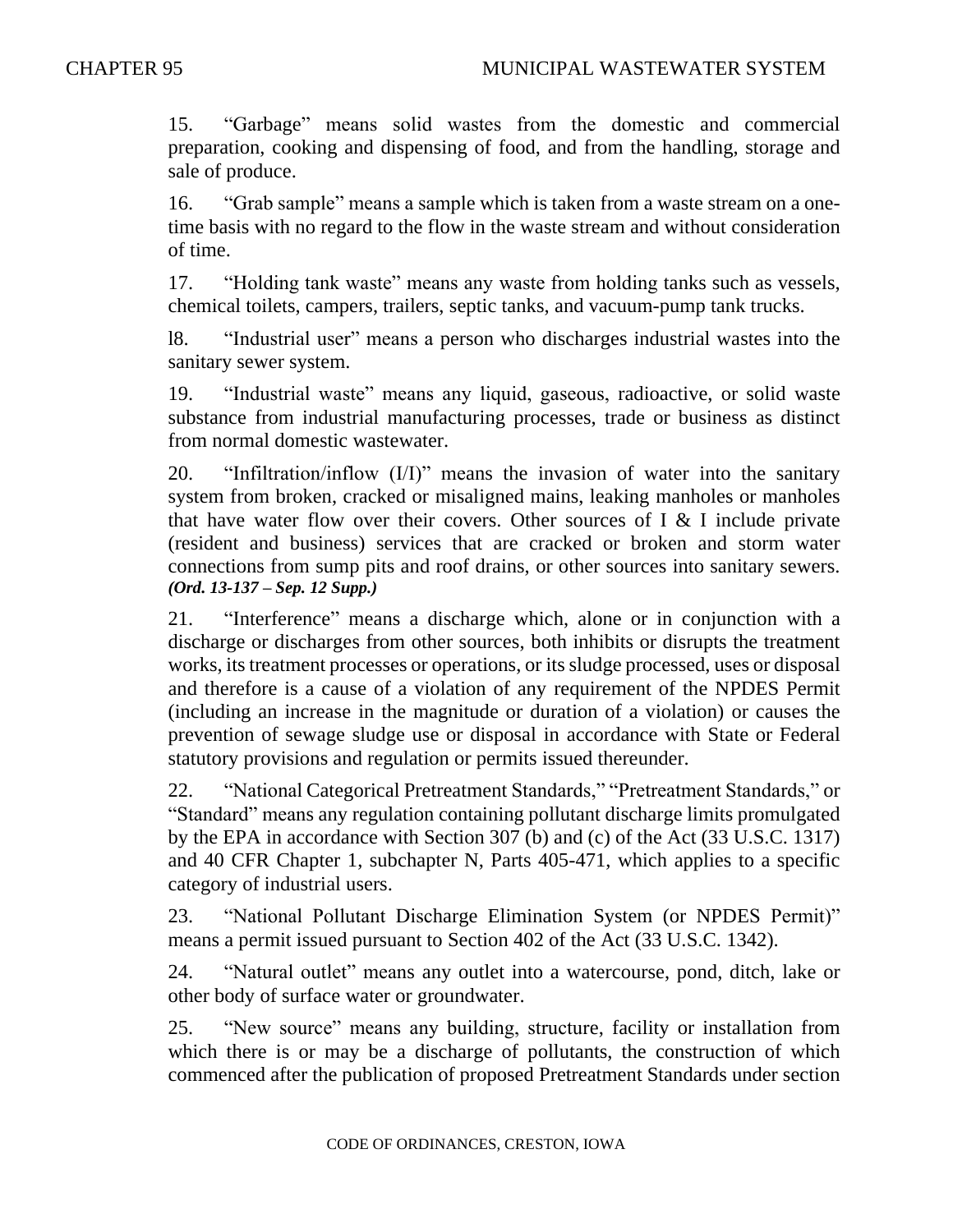307(c) of the Act which will be applicable to such source if such standards are thereafter promulgated in accordance with that section, provided that:

A. The building, structure, facility or installation is constructed at a site at which no other source is located; or

B. The building, structure, facility or installation totally replaces the process or production equipment that causes the discharge of pollutants at an existing source; or

C. The production of wastewater generating processes of the building, structure, facility or installation are substantially independent of an existing source at the same site. In determining whether these are substantially independent, factors such as the extent to which the new facility is integrated with the existing plant, and the extent to which the new facility is engaged in the same general type of activity as the existing source should be considered. Construction on a site at which an existing source is located results in a modification rather than a new source if the construction does not create a new building, structure, facility or installation meeting the criteria of subsections A, B or C of this section but otherwise alters, replaces or adds to existing process or production equipment.

26. "Normal domestic wastewater" means wastewater that has a BOD<sub>5</sub> concentration of not more than two hundred and fifty milligrams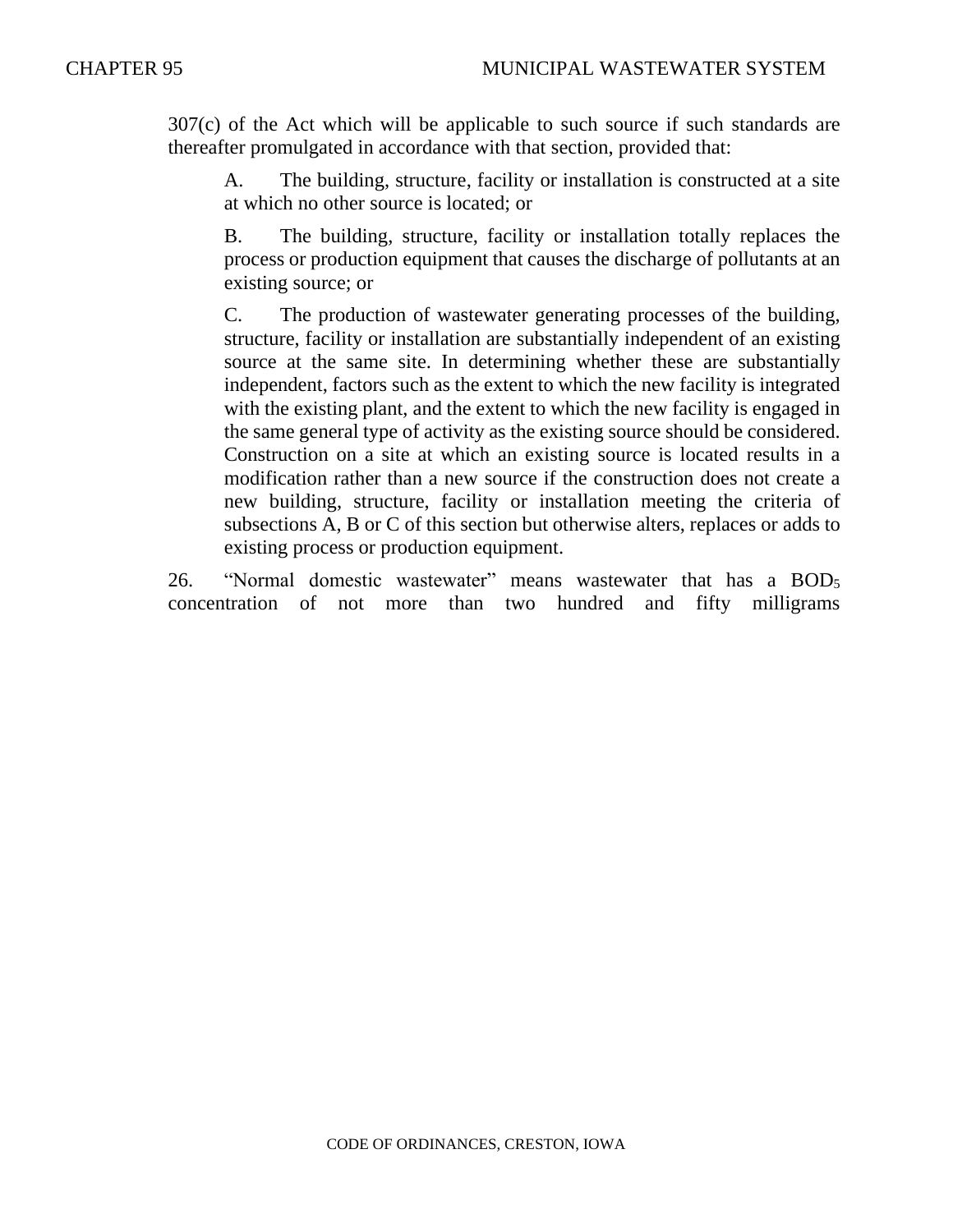per liter and a suspended solids concentration of not more than two hundred and fifty milligrams per liter.

27. "pH" means the logarithm of the reciprocal of the weight of hydrogen ions, in grams per liter of solution.

28. "Pass through" means a discharge which exits the treatment works into waters of the State in quantities or concentrations which alone or in conjunction with a discharge or discharges from other sources, is a cause of a violation of any requirements of the NPDES permit (including any increase in the magnitude or duration of a violation).

29. "Person" means any individual, partnership, co-partnership, firm, company, corporation, association, joint stock company, trust, estate, governmental entity or any other legal entity or their legal representatives, agents or assigns.

30. "Pollution" means the manmade or man-induced alteration of the chemical, physical, biological, and radiological integrity of water.

31. "Pollutant" means any dredged spoil, solid waste, incinerator residue, sewage, garbage, sewage sludge, munitions, chemical wastes, biological materials, radioactive materials, heat, wrecked or discharged equipment, rock, sand, cellar dirt and industrial, municipal, and agricultural waste discharged into water.

32. "Pretreatment" or "treatment" means the reduction of the amount of pollutants, the elimination of pollutants, or the alteration of the nature of pollutant properties in wastewater to a less harmful state prior to or in lieu of discharging or otherwise introducing such pollutants into a treatment works. The reduction or alteration may be obtained by physical, chemical or biological processes or by other means, except as prohibited by 40 CFR section 4033.6(d).

33. "Pretreatment requirements" means any substantive or procedural requirement related to pretreatment, other than a National Categorical Pretreatment Standard, imposed on an industrial user.

34. "Pretreatment standards" means National Categorical Pretreatment Standards and/or any other pretreatment requirements.

35. "Properly shredded garbage" means the wastes from the preparation, cooking and dispensing of food that have been shredded to such a degree that all particles will be carried freely under the flow conditions normally prevailing in public sewers, with no particle greater than one-half inch (1.27 centimeters) in any dimension.

36. "Public sewer" means the sewer in which all owners of served property have equal rights, and which is controlled by public authority and is deemed to include mains but not to include any of the building sewer from the main to the connected building or the connection device, tap or wye.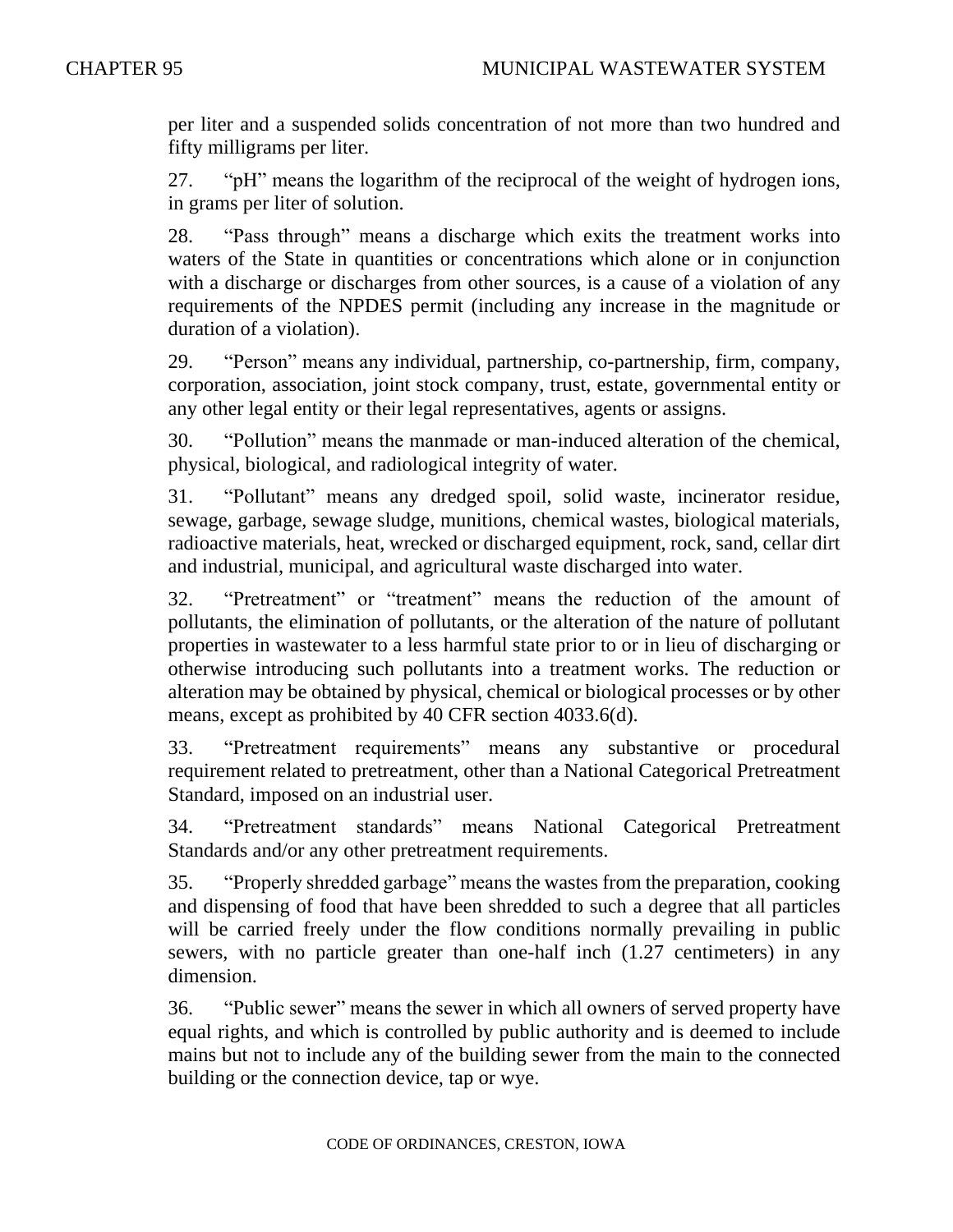37. "Sanitary sewer" means the sewer in which carries sewage and to which storm waters, surface waters and groundwaters are not intentionally admitted.

38. "Sanitary sewer system" includes main sewers, sewage pumping stations, treatment and disposal plants, lateral sewers, drainage conduits or channels and sewer connections in public streets or private property.

39. "Sewage," also termed "wastewater," means a combination of the watercarried wastes from residences, business buildings, institutions and industrial establishments, together with such groundwater, surface waters and storm waters as may be present.

40. "Sewer" means a pipe or conduit for carrying sewage or storm water.

41. "Significant industrial user" means any industrial user of the City's wastewater disposal system who has a discharge flow of 25,000 gallons or more of process wastewater per average work day, or has a discharge which is regulated by a National Categorical Pretreatment Standard, or has a process discharge that makes up 5 percent or more of the dry weather average hydraulic or organic capacity of the treatment works, or has a process discharge that makes up 5 percent or more of the dry weather average hydraulic or organic capacity of the treatment works, or has in its wastes toxic pollutants as defined pursuant to Section 307 of the Act or State statutes and rules, or is found by the City, State, or the U.S. Environmental Protection Agency (EPA) to have reasonable potential, either singly or in combination with other contributing industries, for adversely affecting the treatment works, for violating a pretreatment standard or requirement, for impacting quality of sludge, the system's effluent quality, or air emissions generated by the system.

42. "Significant noncompliance" means a violation which meets one or more of the following:

A. Chronic violations of wastewater discharge limits, defined as those in which sixty-six percent or more all of the measurements taken during a sixmonth period exceed (by any magnitude) the daily maximum limit or the average limit for the same pollutant parameter;

B. Technical Review Criteria (TRC) violations, defined here as those in which thirty-three percent or more of all of the measurements taken during a six-month period equal or exceed the product of the daily maximum limit or the average limit multiplied by the applicable TRC (TRC  $= 1.4$  for BOD, TSS, fats, oil, and grease, and 1.2 for all other pollutants except pH).

C. Any other violation of a pretreatment effluent limit (daily maximum or longer-term average) that the Superintendent or Public Works Director determines has caused, alone or in combination with other discharges, interference or pass through (including endangering the health of treatment works personnel or the general public);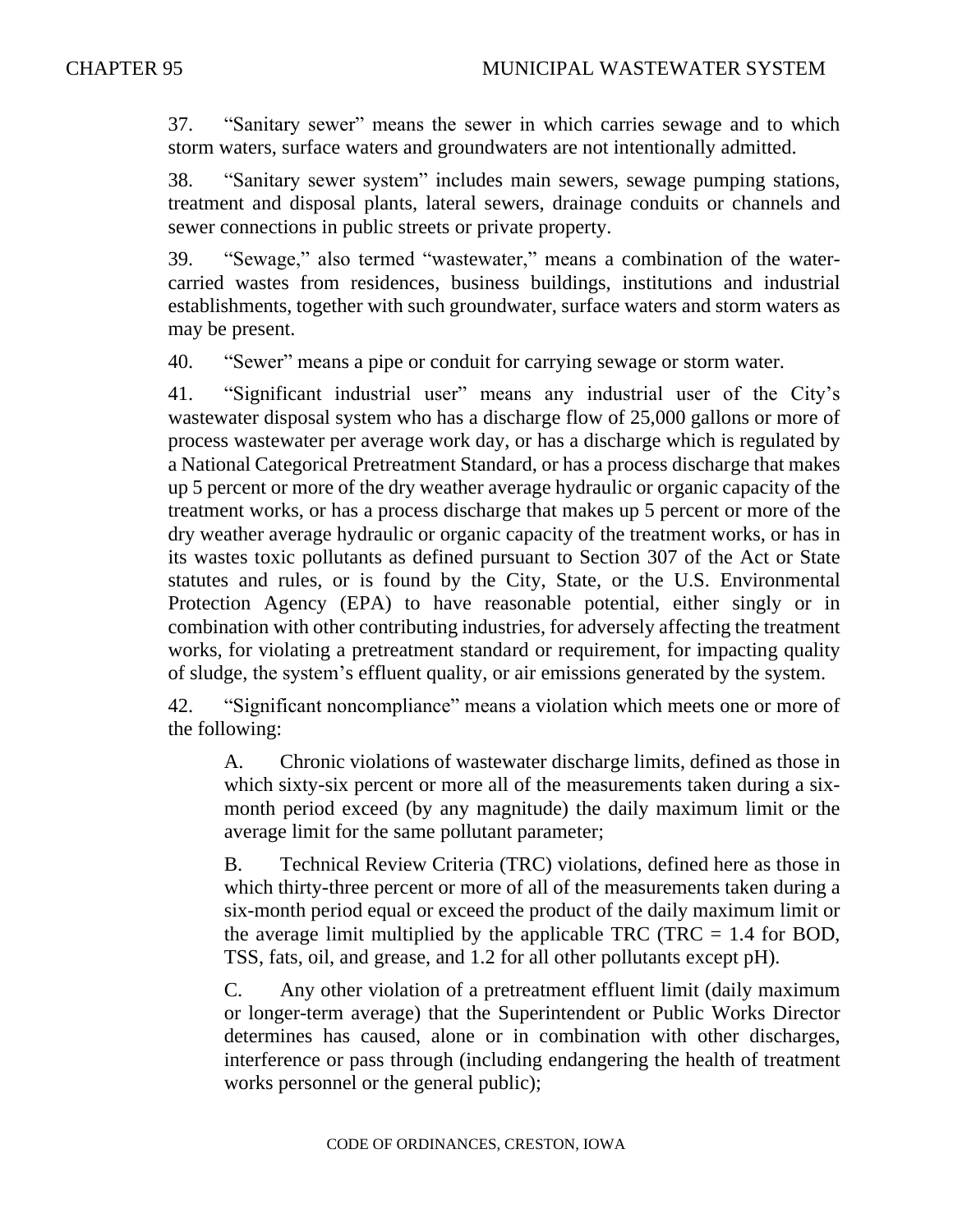D. Any discharge of a pollutant that has caused imminent endangerment to human health, welfare or to the environment or has resulted in the exercise of emergency authority under this Code of Ordinances to halt or prevent such a discharge;

E. Failure to meet, within 90 days after the scheduled date, a compliance schedule milestone contained in a local control mechanism or enforcement order for starting construction, completing compliance, or attaining final compliance;

F. Failure to provide, within 30 days after the due date, required reports such as baseline monitoring reports, 90 day compliance reports, periodic selfmonitoring reports, and reports on compliance with compliance schedules;

G. Failure to accurately report noncompliance;

H. Any other violation or group of violations which the Superintendent or Public Works Director determines will adversely affect the operation or implementation of the local pretreatment program.

43. "Slug" means any discharge of water sewage or industrial waste which in concentration of any given constituent or in quantity of flow exceeds, for any period of duration longer than fifteen minutes, more than five times the average twentyfour-hour concentration of flows during normal operation.

44. "Standard Industrial Classification (SIC)" means a classification pursuant to the Standard Industrial Classification Manual issued by the Executive Office of the President, Office of Management and Budget, 1987.

45. "Toxic pollutant" means any pollutant or combination of pollutants listed as toxic in regulations promulgated by the Administrator of the Environmental Protection Agency under the provision of Section 307(a) of the Act or other Acts.

46. "Storm drain," sometimes termed "storm sewer," means a sewer which carries storm waters, surface waters and drainage but excludes sewage and industrial wastes other than unpolluted cooling water.

47. "Superintendent" means the Public Works Director of the City or an authorized deputy, agent or representative.

48. "Suspended solids (SS)" means solids that either float on the surface of or are in suspension in water, sewage or other liquids and which are removable by laboratory filtering.

49. "Treatment works" means any devices and systems for the storage, treatment, recycling and reclamation of municipal sewage, domestic sewage or liquid industrial wastes. These include intercepting sewers; outfall sewers; sewage collection systems; individual systems; pumping, power and other equipment and their appurtenances; extensions, improvement, remodeling, additions and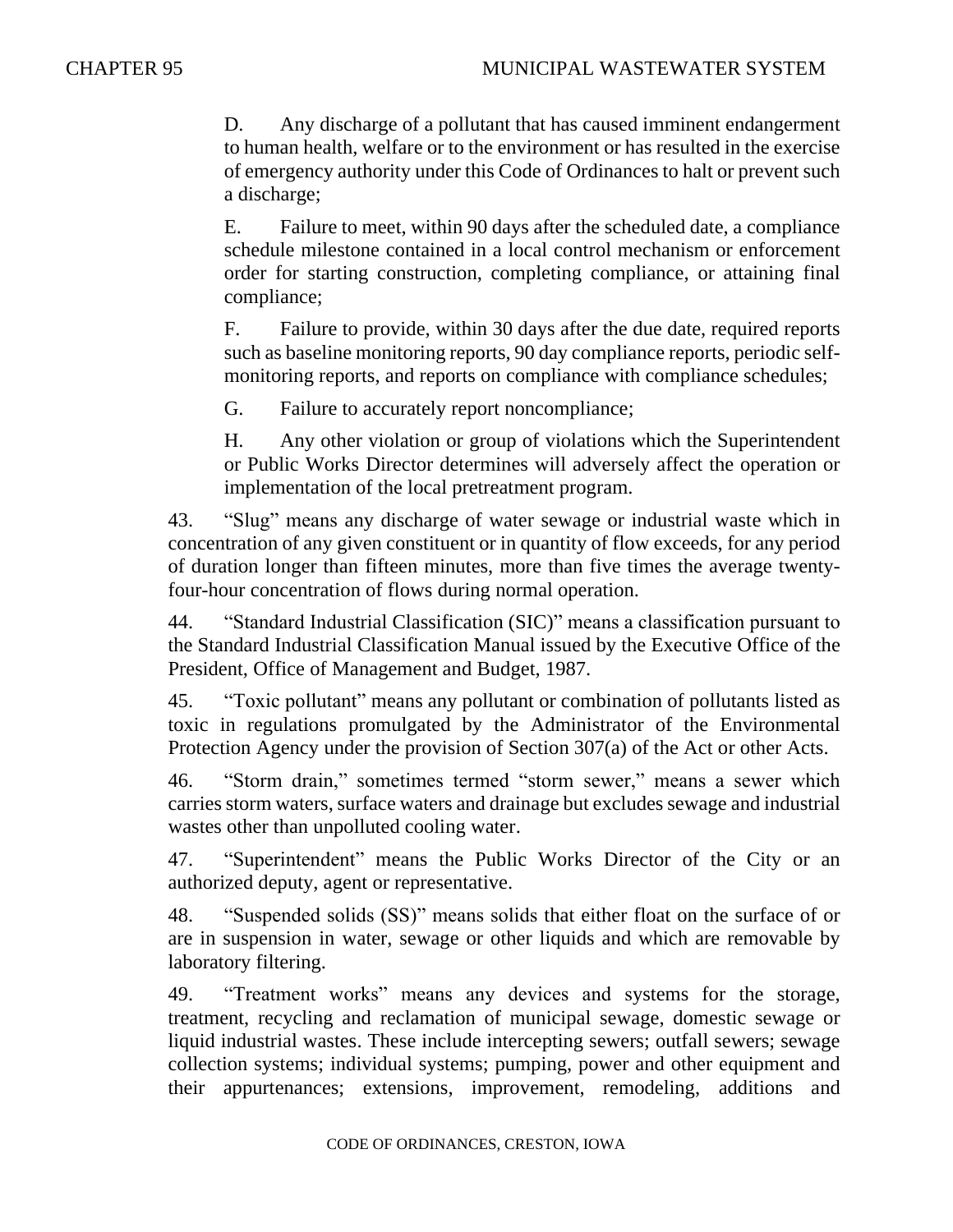alterations thereof; elements essential to provide a reliable recycled supply such as standby treatment units and clear well facilities; and any works, including site acquisition of the land that will be an integral part of the treatment process or is used for ultimate disposal or the residues resulting from such treatment (including land for composting sludge, temporary storage of such compost, and land used for storage of treated wastewater in land treatment systems before land application); or any other method or system for preventing, abating, reducing, storing, treating, separating or disposing of municipal waste or industrial waste, including waste in combined storm water and sanitary sewer system. Also regulation 503 Federal Register Sludge Requirements.

50. "Treatment plant" means that portion of the treatment works designed to provide treatment to wastewater.

51. "U.S.C." means United State Code.

52. "User" means any person who contributes, causes or permits the contribution of wastewater into the City's treatment works.

53. "Waters of the State" means all streams, lakes, ponds, marshes, watercourses, waterways, wells, springs, reservoirs, aquifers, irrigation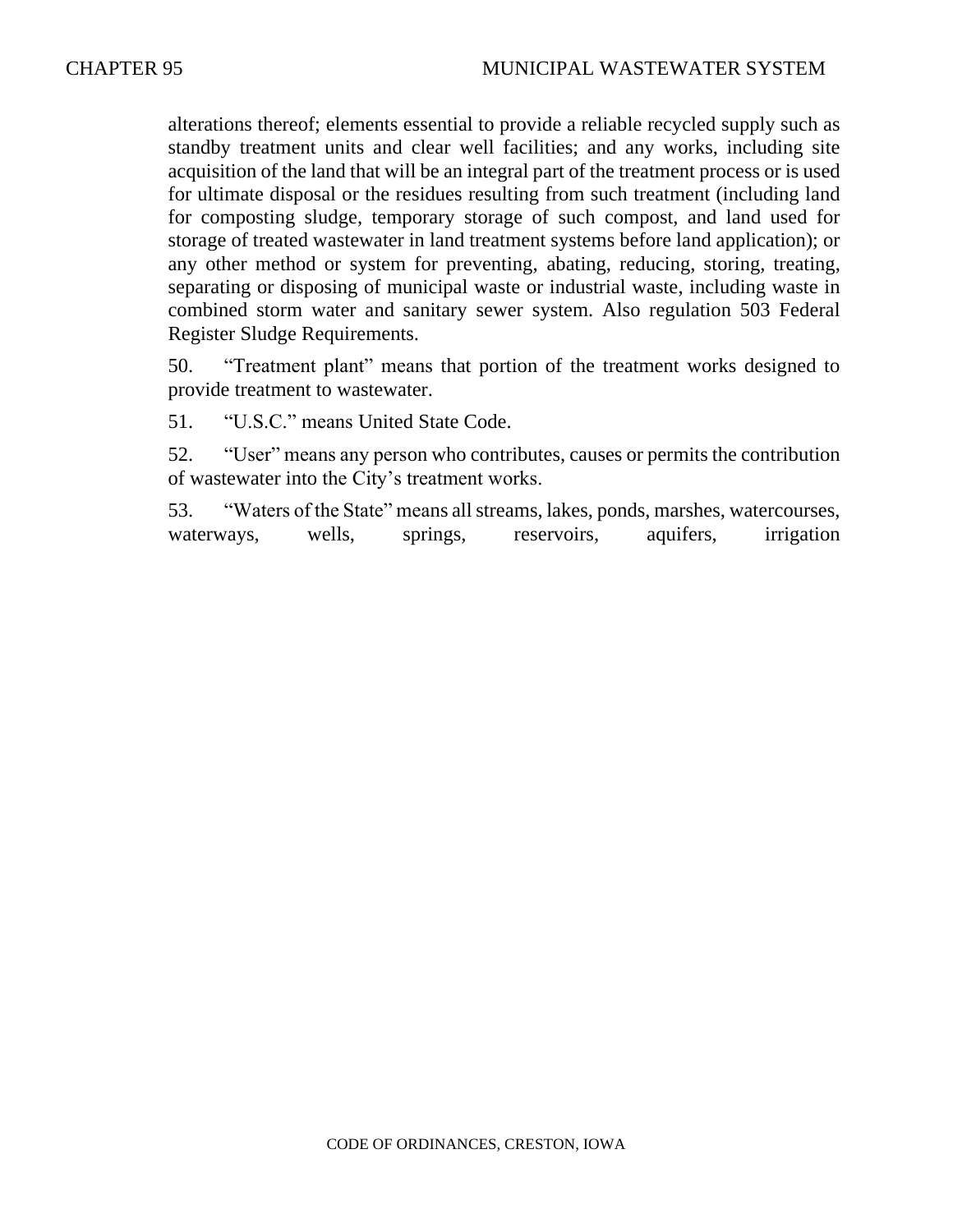systems, drainage systems and all other bodies or accumulations of water, surface or underground, natural or artificial, public or private, which are contained within, flow through, or border upon the State or any portion thereof.

54. "Watercourse" means a channel in which a flow of water occurs, either continuously or intermittently.

**95.02 UNSANITARY DISPOSAL UNLAWFUL.** It is unlawful for any person to place, deposit, or permit to be deposited in any unsanitary manner on public or private property within the City, or in any area under the jurisdiction of the City, any human or animal excrement, garbage, sewage, or objectionable waste.

**95.03 PRIVIES, SEPTIC TANKS AND CESSPOOLS UNLAWFUL.** Except as hereinafter provided, it is unlawful to construct or maintain any privy, privy vault, cesspool or other facility intended or used for the disposal of sewage.

**95.04 SEWER CONNECTION REQUIRED.** The owner of all houses, buildings or properties used for human occupancy, employment, recreation or other purposes, situated within the City and abutting on any street, alley or right-of-way in which there is now located or may in the future be located a public sanitary sewer or combined sewer of the City, is hereby required at said owner's expense to install suitable toilet facilities therein, and to connect such facilities directly with the proper public sewer in accordance with the provisions of this chapter, within ninety (90) days after date of official notification to do so, provided that said public sewer is within two hundred (200) feet of the property line.

**95.05 SEWER CONNECTION PERMIT REQUIRED.** No unauthorized person shall uncover, make any connection with or opening into, use, alter or disturb away public sewer or appurtenance thereof without first obtaining a tapping permit form the Public Works Department.

**95.06 APPLICATION FOR SEWER PERMIT.** The owner or agent shall make application for a permit on a special form furnished by the City. The permit application shall be supplemented by any plans, specifications or other information considered pertinent in the judgment of the Public Works Director. All tapping permit fees and inspection fees shall be estimated by the Public Works Director annually, for each such service required, subject to Council approval.

**95.07 SEWER CONNECTION COST LIABILITY.** All costs and expenses incident to the installation and connection of the building sewer shall be borne by the owner. The owner shall indemnify the City from any loss or damage that may directly or indirectly be occasioned by the installation of the building sewer.

**95.08 SEPARATE BUILDING SEWER REQUIRED.** A separate and independent building sewer shall be provided for every building. Each new service shall have a BACK-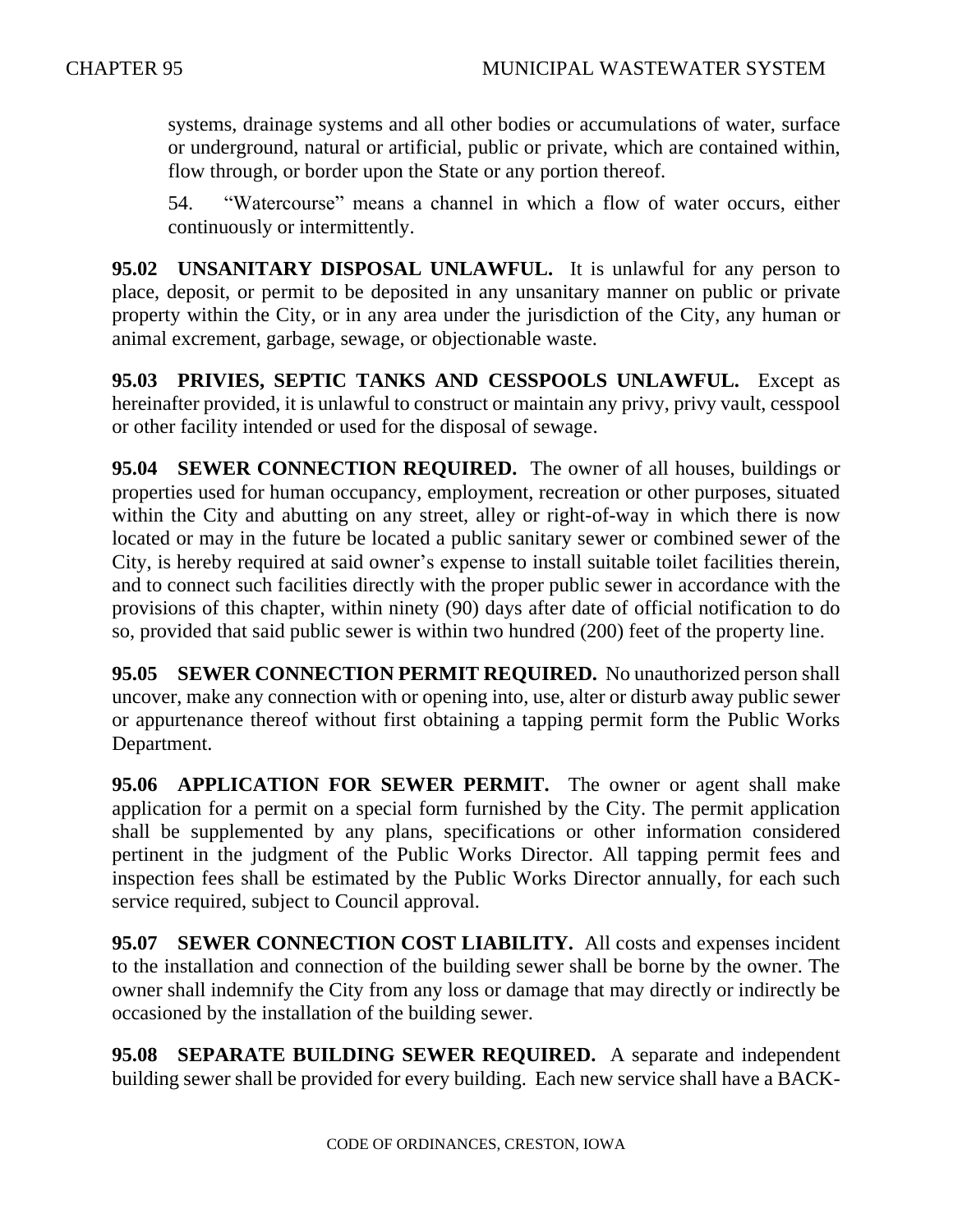FLOW prevention device approved by the Public Works Director or his/her representative according to the Building and Plumbing Codes of the City.

**95.09 TESTING AND USE OF BUILDING SEWERS.** Old building sewers may be used in connection with new buildings only when they are found, on examination and test by the Public Works Department, to meet all requirements of this chapter.

**95.10 BUILDING SEWER CONSTRUCTION STANDARDS.** The size, slope, alignment, materials of construction of a building sewer, and the methods to be used in excavating, placing of the pipe, jointing, testing, and backfilling the trench shall conform to the requirements of Division 4 of the State Building Code or the City Building and Plumbing Codes or other applicable rules and regulations of the City.

**95.11 BUILDING SEWER ELEVATION.** Whenever possible, the building sewer shall be brought to the building at an elevation below the basement floor. In all buildings in which any building drain is too low to permit gravity flow to the public sewer, sanitary sewage carried by such building drain shall be lifted by an approved means and discharged to the building sewer.

**95.12 CONNECTION OF SURFACE RUNOFF SOURCES TO SANITARY SEWER PROHIBITED.** No person shall make connection of roof downspouts, exterior foundation drains, sump pumps, areaway drains, or other sources of surface runoff or groundwater to a building sewer or building drain which in turn is connected directly or indirectly to a public sanitary sewer. Connections of this type that are discovered shall be subject to removal per Section 95.43 of this code, or may be subject to penalties as outlined in the City of Creston's I & I Policy in effect at that time. *(Ord. 13-137 – Sep. 12 Supp.)*

**95.13 SEWER CONNECTION STANDARDS.** The connection of the building sewer into the public sewer shall conform to the requirements of the Building and Plumbing Code or other applicable rules and regulations of the City.

## **95.14 INSPECTION REQUIRED.**

1. The applicant for a building sewer permit shall notify the Public Works Department when the building sewer is ready for inspection and connection to the public sewer. The connection shall be made under the supervision of the Public Works Director or his/her representative.

2. Any repair or replacement of sewer service lines that requires a sewer permit, an inspection is required for Inflow and Infiltration  $(I \& I)$  in accordance with the City of Creston's Inflow and Infiltration Policy.

*(Ord. 13-137 – Sep. 12 Supp.)*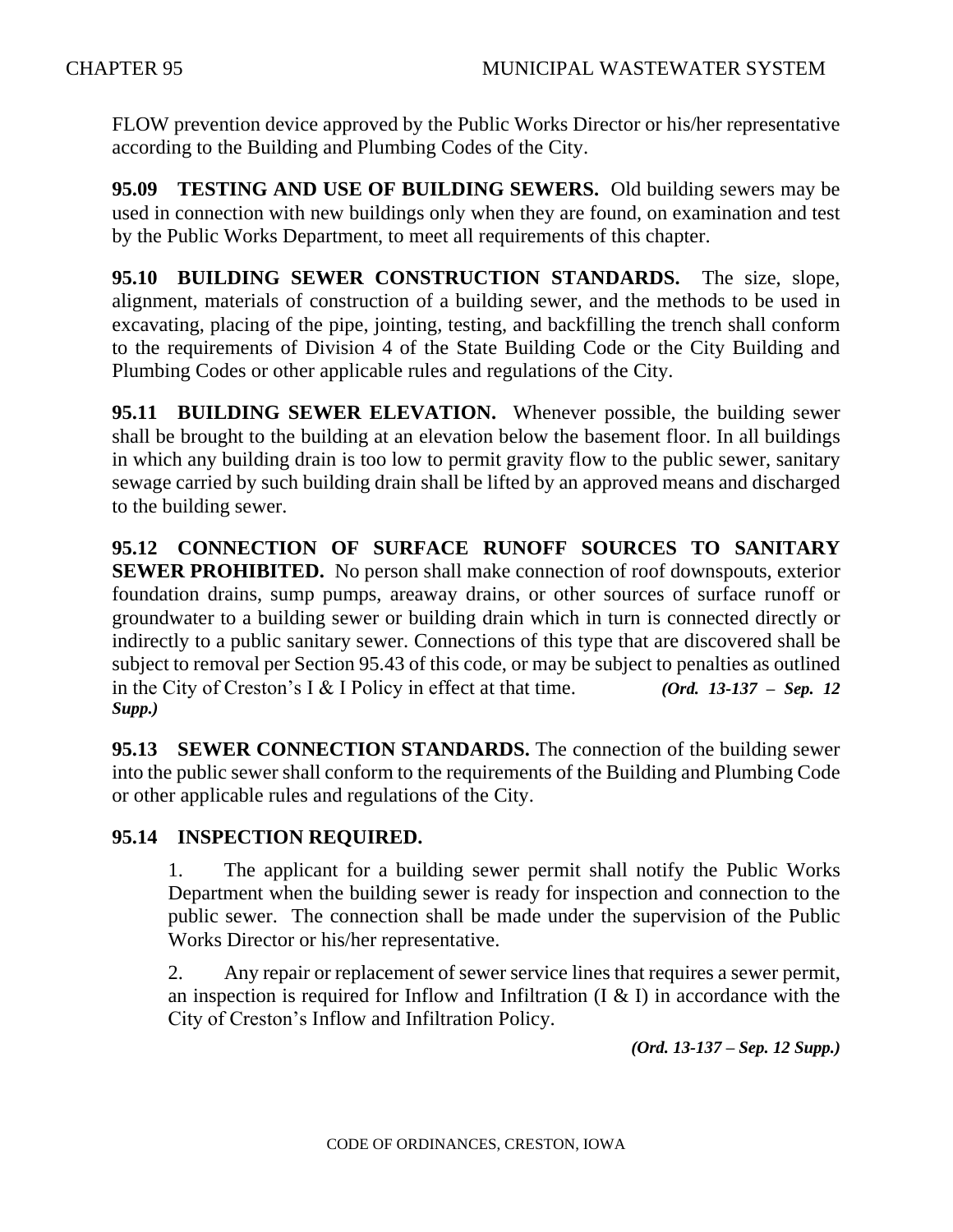**95.15 EXCAVATIONS.** All excavation for building sewer installations shall be adequately guarded by the contractor or owner with barricades and lights so as to protect the public from hazard. Streets, sidewalks, parkways, and other public property disturbed in the course of the work shall be restored in a manner satisfactory to the Public Works Director.

**95.16 UNPOLLUTED WATER PROHIBITED IN SANITARY SEWER.** No person shall discharge or cause to be discharged any storm water, surface water, groundwater, roof runoff, subsurface drainage, including interior and exterior foundation drains, uncontaminated cooling water, or unpolluted industrial process waters into any sanitary sewer.

**95.17 DISCHARGE OF RUNOFF OR UNPOLLUTED WATER.** Storm water and all other unpolluted drainage shall be discharged to such sewers as are specifically designated as combined sewers, or to a natural outlet approved by the Public Works Director. Industrial cooling water or unpolluted process waters may be discharged, on approval of the Public Works Director, into a storm sewer, combined sewer or natural outlet if the user has obtained a NPDES Permit from the State.

**95.18 STORM SEWERS — PROHIBITED DISCHARGES.** It is unlawful to discharge or cause to be discharged, any sewage or other pollutant into any storm sewer within the City or within any area under the jurisdiction of the City.

**95.19 PROHIBITED DISCHARGES.** A user may not introduce into the treatment works any pollutants which cause pass through or interference. No user shall contribute or cause to be contributed, directly or indirectly, any of the following substances to the treatment works:

1. Any liquids, solids or gases which by reason of their nature or quantity are, or may be, sufficient either alone or by interaction with other substances to cause fire or explosion or be injurious in any other way to the treatment works or to the operation of the treatment works. Waste streams with a closed-cap flashpoint of less than 60 degrees Celsius (as specified in 40 CFR 261.21) are prohibited. At no time shall two successive readings on an explosion hazard meter at the point of discharge into the system (or at any point in the system) be more than five percent (5%) nor any single reading over ten percent (10%) of the lower explosive limit (LEL) of the meter. Prohibited materials include, but are not limited to, gasoline, kerosene, naphtha, benzene, toluene, xylene, ethers, alcohols, ketones, aldehydes, peroxides chlorates, bromates, carbides, hydrides and sulfides and any other substances which the City, the State or EPA has notified the user is a fire hazard or a hazard to the system.

2. Solids or viscous substances which may cause obstruction to the flow in a sewer or other interference with the operation of the wastewater treatment facilities such as, but not limited to: grease, garbage with particles greater than one-half inch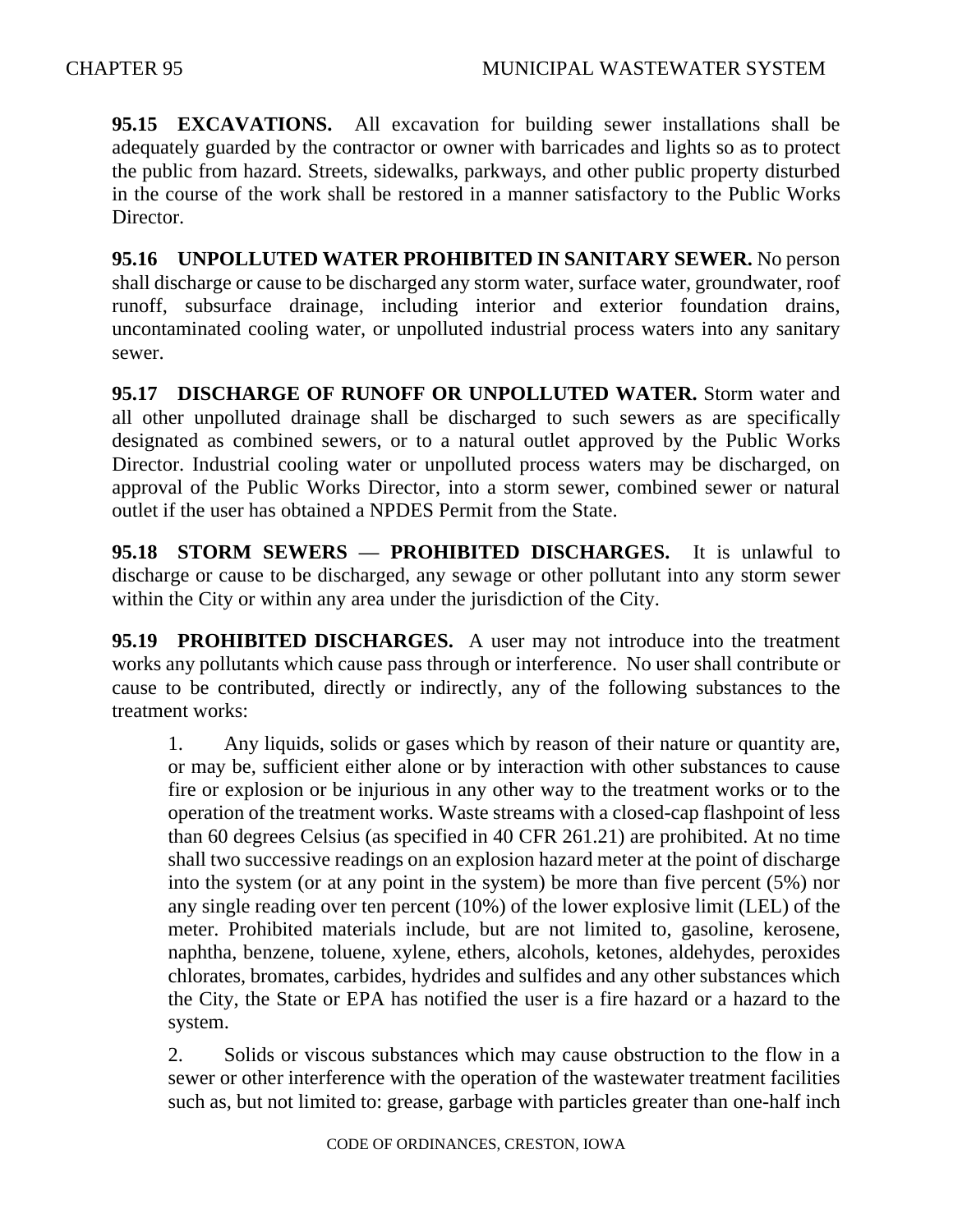(1/2") in any dimension, animal guts or tissues, paunch manure, bones, hair, hides or fleshing, entrails, whole blood, feathers, ashes, cinders, sand, spent lime, stone or marble dust, metal, glass, straw, shavings, gas, tar, asphalt residues, residues from refining or processing of fuel or lubricating oil, mud, or glass grinding or polishing wastes.

3. Any water or waste containing fats, wax, grease or oils, whether emulsified or not, in excess of one hundred mg/l, or containing substances which may solidify or become viscous at temperatures between thirty-two and one hundred fifty degrees Fahrenheit (0-65 degrees Celsius), unless approved by the Public Works Director.

4. Any wastewater having a pH greater than 9.5, unless approved by the Public Works Director, or any wastewater having a pH less than 5.5, or wastewater having any other corrosive property capable or causing damage or hazard to structures, equipment, and/or personnel of the treatment works.

5. Any waters or wastes containing strong acid iron pickling wastes, or concentrated plating solutions whether neutralized or not unless approved by the Public Works Director.

6. Any wastewater containing toxic pollutants in sufficient quantity, either singly or by interaction with other pollutants, to cause interference with any wastewater treatment process, constitute a hazard to humans or animals, create a toxic effect in the receiving waters of the treatment works, or to exceed the limitation set forth in a National Categorical Pretreatment Standard. A toxic pollutant shall include but not be limited to any pollutant identified pursuant to Section 307(a) of the Act.

7. Any noxious or malodorous liquids, gases, or solids which either singly or by interaction with other wastes are sufficient to create a public nuisance or hazard to life or are sufficient to prevent entry into the sewers for maintenance and repair.

8. Any substance which may cause the treatment works effluent or any other product of the treatment works such as residues, sludges, or scums, to be unsuitable for reclamation and reuse or to interfere with the reclamation process. In no case shall a substance discharged to the treatment works cause the treatment works to be in noncompliance with the sludge use or disposal criteria, guidelines or regulations developed under Section 405 of the Act, or new 503 Federal regulations; or any criteria, guidelines, or regulations affecting sludge use or disposal developed pursuant to the Solid Waste Disposal Act, the Clean Air Act, the Toxic Substance Control Act, or State criteria applicable to the sludge management method being used.

9. Any substance which will cause the treatment works to violate its NPDES and/or State Disposal System Permit or the receiving water quality standards.

10. Any wastewater with objectionable color not removed in the treatment process, such as, but not limited to, dye wastes and vegetable tanning solutions.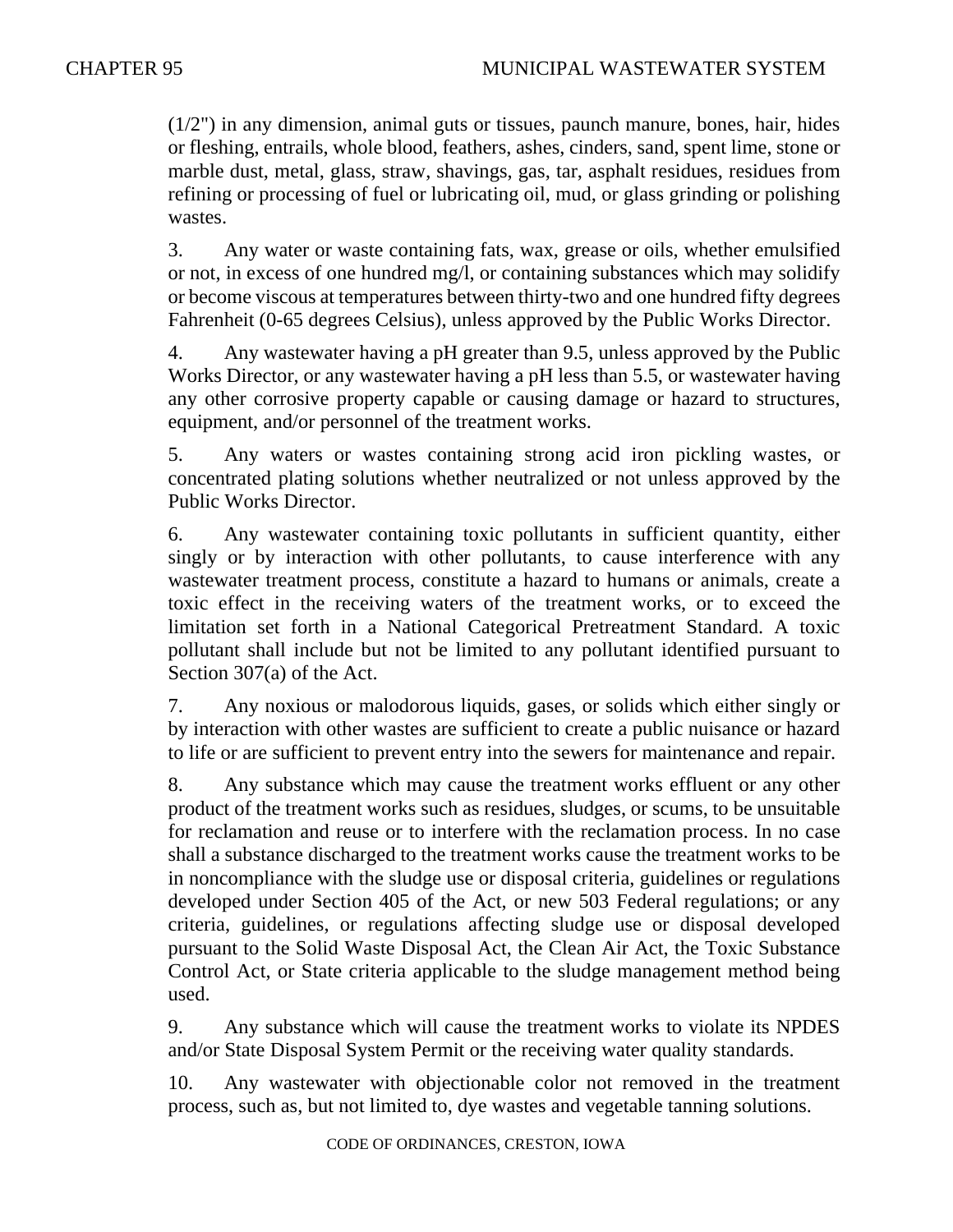11. Any wastewater having a temperature which will inhibit biological activity in the treatment works plant resulting in interference, but in no case wastewater or vapor having a temperature higher than 65 degrees Celsius (150 degrees Fahrenheit), unless approved by the Public Works Director; and in no case wastewater or vapor with a temperature at the introduction into the treatment plant which exceeds 40 degrees Celsius (104 degrees Fahrenheit).

12. Any pollutants, including oxygen demanding pollutants (BOD, etc.) released at a flow rate and/or pollutant concentration which a user knows or has reason to know will cause interference to the treatment works. In no case shall a slug load have a flow rate or contain concentration or quantities of pollutants that exceed for any time period longer than fifteen (15) minutes more than five (5) times the average twenty-four (24) hour concentration, quantities, or flow during normal operations.

13. Any wastewater containing any radioactive wastes or isotopes of such halflife or concentration as may exceed limits established by the Public Works Director in compliance with applicable State or Federal regulations.

14. Unusual concentrations of inert suspended solids (such as, but not limited to, fuller's earth, lime slurries, and lime residues) or of dissolved solids (such as, but not limited to, sodium chloride sodium sulfate) unless approved by the Public Works Director.

15. Any discharge of petroleum oil, non-biodegradable cutting oil, or products of mineral oil origin in amounts that will cause interference or pass through.

16. Any wastewater which causes a hazard to human life or creates a public nuisance.

17. Any wastewater which will cause interference with the operation or performance of the treatment works. Any discharges listed above as requiring approval of the Public Works Director shall be evaluated by the Public Works Director based upon such factors as the quantities of subject wastes in relation to flows and velocities in the sewers, materials of construction of the sewers, nature of the sewage treatment process, capacity of the sewage treatment plant, degree of treatability of wastes in the sewage treatment plant, and other pertinent factors. When the Public Works Director determines that a user is contributing to the treatment works, any of the above enumerated substances in such amounts as to interfere with the operation of the treatment works, adversely affect sludge or effluent quality, cause hazard to human life, or create a public nuisance, the Public Works Director shall:

A. Advise the user(s) of the impact of the contribution;

B. Develop effluent limitation(s) for such user to correct the problem; and

C. Require a compliance schedule.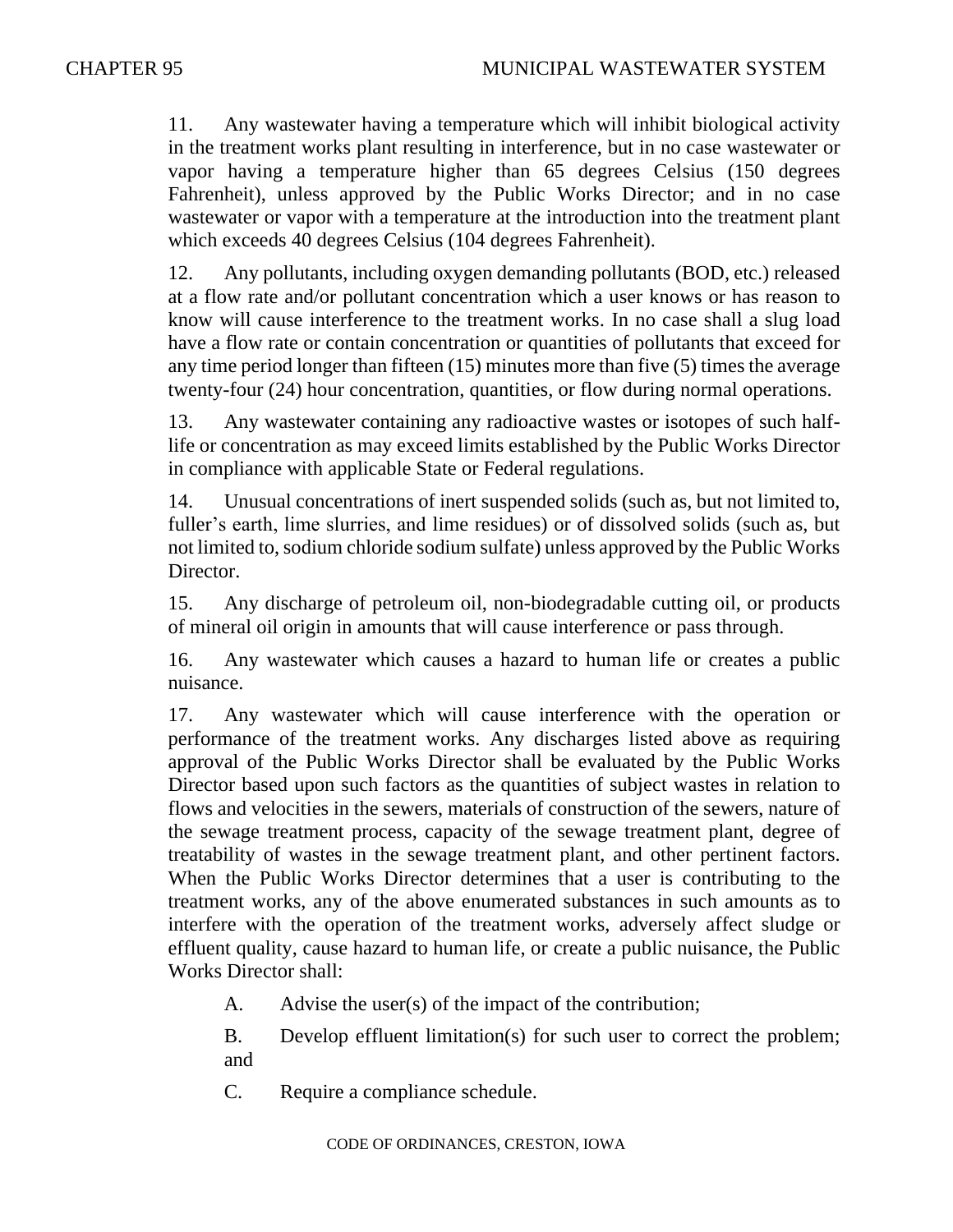**95.20 NATIONAL CATEGORICAL PRETREATMENT STANDARDS.** Upon the promulgation of the National Categorical Pretreatment Standards, for a particular industrial subcategory, the National Standards, if more stringent than limitations imposed under this chapter for sources in that subcategory, shall immediately supersede the limitations imposed under this chapter. The National Categorical Pretreatment Standards, 40 CFR Chapter 1, Subchapter N, Parts 405-471, revised as of July 1, 1993, are hereby adopted as part of this chapter. The Public Works Director shall notify all affected users of the applicable reporting requirements under 40 CFR, Section 403.12.

**95.21 MODIFICATION OF NATIONAL CATEGORICAL PRETREAT-MENT STANDARDS.** Where the City's wastewater treatment system achieves consistent removal of pollutants limited by National Categorical Pretreatment Standards, the City may apply to the approval authority for modification of specific limits in the National Categorical Pretreatment Standards. "Consistent removal" means reduction in the amount of a pollutant or alteration of the nature of the pollutant by the wastewater treatment system to a less toxic or harmless state in the effluent which is achieved by the system in 95 percent of the samples taken when measured according to the procedures set forth in Section 403.7(c)(2) of Title 40 of the Code of Federal Regulations; Part 403 - "General Pretreatment Regulations for Existing and New Sources of Pollution" promulgated pursuant to the Act. The City may then modify pollutant discharge limits in the Federal Pretreatment Standards if the requirements contained in 40 CFR, Part 403, Section 403.7, are fulfilled and prior approval from the approval authority is obtained.

**95.22 TRUCKED/HAULED WASTES.** The discharge of hauled or trucked wastes, except at points designated by the treatment works, is prohibited.

**95.23 SPECIFIC POLLUTANT LIMITATIONS.** No person shall discharge wastewater containing pollutants which in combination with other discharges would cause the concentrations at the introduction into the treatment plant to exceed the following limits:

| 0.025  | mg/l arsenic         |
|--------|----------------------|
| 0.003  | mg/l cadmium         |
| 0.142  | mg/l chromium, total |
| 0.153  | mg/l copper          |
| 0.061  | mg/l cyanide         |
| 0.233  | mg/l lead            |
| 0.000  | mg/l mercury         |
| 0.118  | mg/l nickel          |
| 0.057  | mg/l silver          |
| 0.1 10 | $mg/l$ zinc          |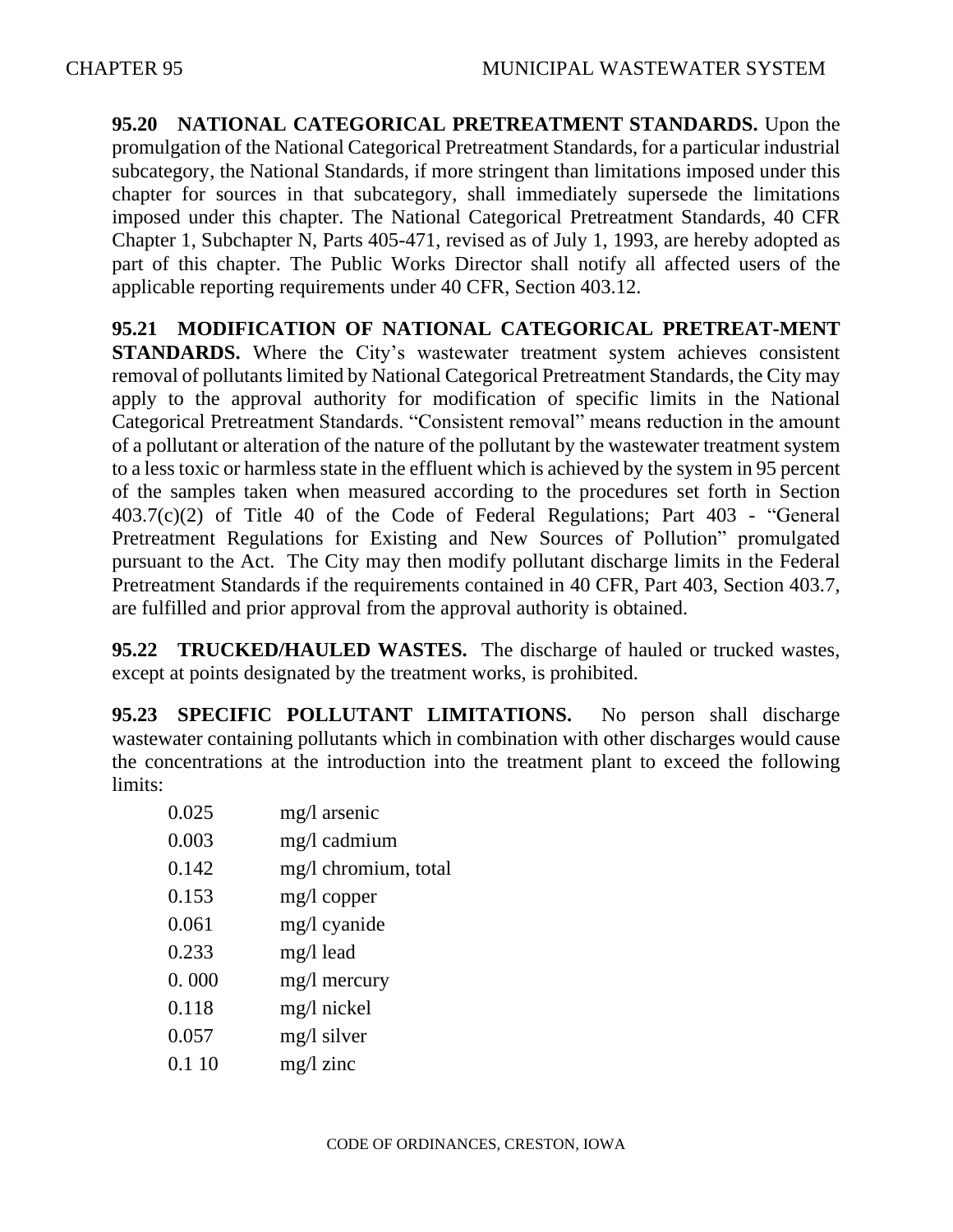The Public Works Director shall develop limits for each significant industrial user on a user specific basis to ensure that the above limitations are not exceeded. To ensure that the above limitations are not exceeded the Public Works Director may impose limitations more stringent than those in this chapter.

**95.24 STATE REQUIREMENTS.** State requirements and limitations on discharges shall apply in any case where they are more stringent than Federal requirements and limitations or those in this chapter.

**95.25 OIL AND SAND INTERCEPTORS.** Grease, oil and sand interceptors shall be provided when, in the opinion of the Public Works Director, they are necessary for the proper handling of liquid waste containing grease in excessive amounts, or any flammable wastes, sand or other harmful ingredients; except that such interceptors shall not be required for private living quarters or dwelling units. All interceptors shall be of a type and capacity approved by the Public Works Director, and shall be located as to be readily and easily accessible for cleaning and inspection.

**95.26 EXCESSIVE DISCHARGE.** Except where expressly authorized to do so by an applicable Pretreatment Standard, no user shall increase the use of process water or, in any way, attempt to dilute a discharge as a partial or complete substitute for adequate treatment to achieve compliance with a categorical Pretreatment Standard.

**95.27 NOTIFICATION OF CHANGED DISCHARGE.** All industrial users shall promptly notify the Public Works Director in advance of any substantial change in the volume or character of pollutants in their discharge, including the listed or characteristic hazardous wastes for which the industrial user has submitted initial notification under 40 CFR 403.12(p).

**95.28 NOTIFICATION OF DISCHARGE OF HAZARDOUS WASTE.** All industrial users shall notify the Public Works Director, the EPA Regional Waste Management Division Director, and State hazardous waste authorities in writing of any discharge into the POTW of a substance, which, if otherwise disposed of, would be a hazardous waste under 40 CFR, Part 261.

**95.29 ACCIDENTAL/SLUG DISCHARGES.** Each significant industrial user, or any other user as deemed necessary by the City, shall provide protection from accidental/slug discharge of prohibited materials or other substances regulated by this chapter. Facilities to prevent accidental/slug discharge of prohibited materials shall be provided and maintained at the owner's or user's own cost and expense. Detailed plans showing facilities and operating procedures to provide this protection shall be submitted to the City for review, and shall be approved by the City before construction of the facility. All existing users shall complete such a plan within 120 days of the effective date of the ordinance codified in this chapter. No user who commences contribution to the treatment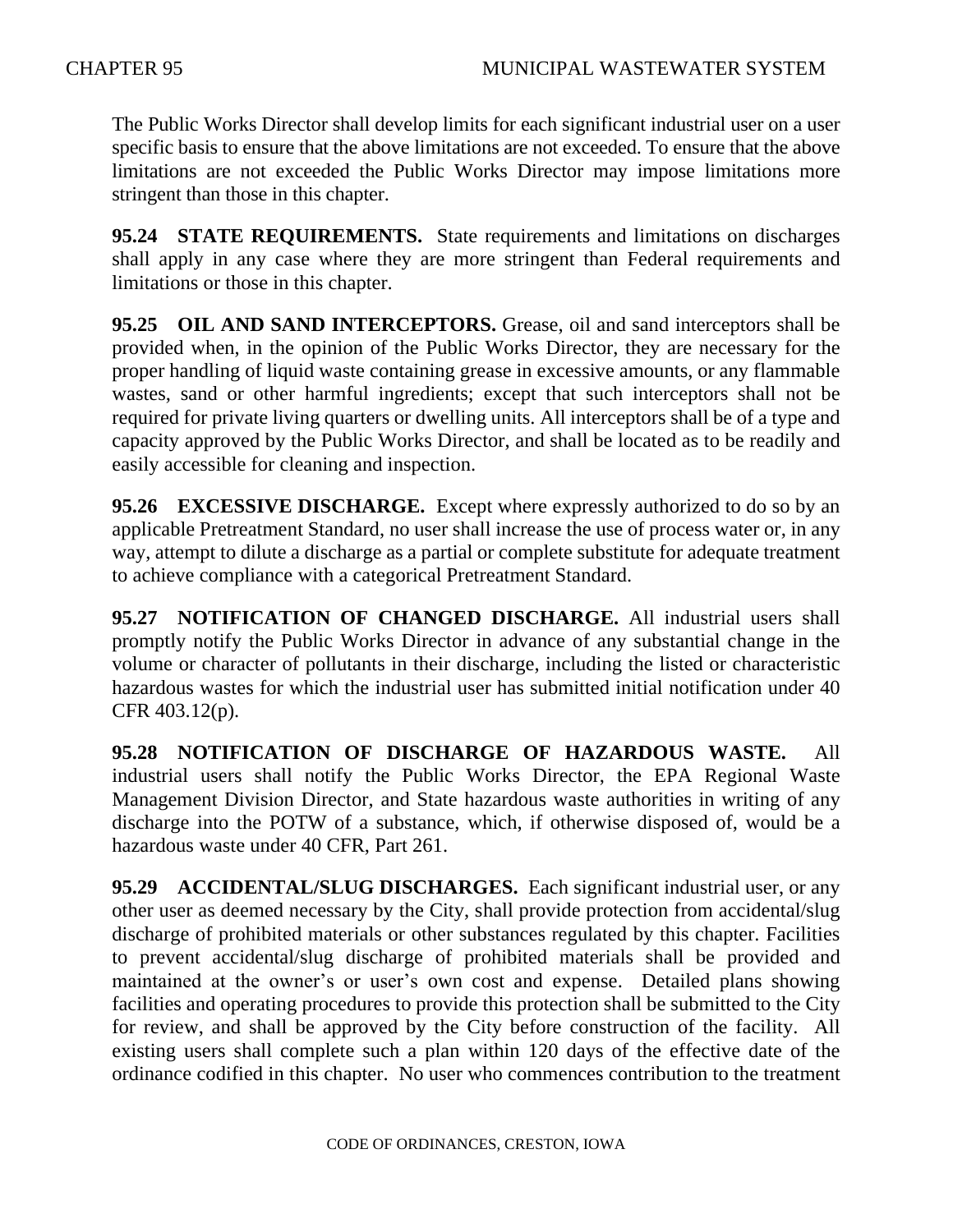works after the effective date of such ordinance shall be permitted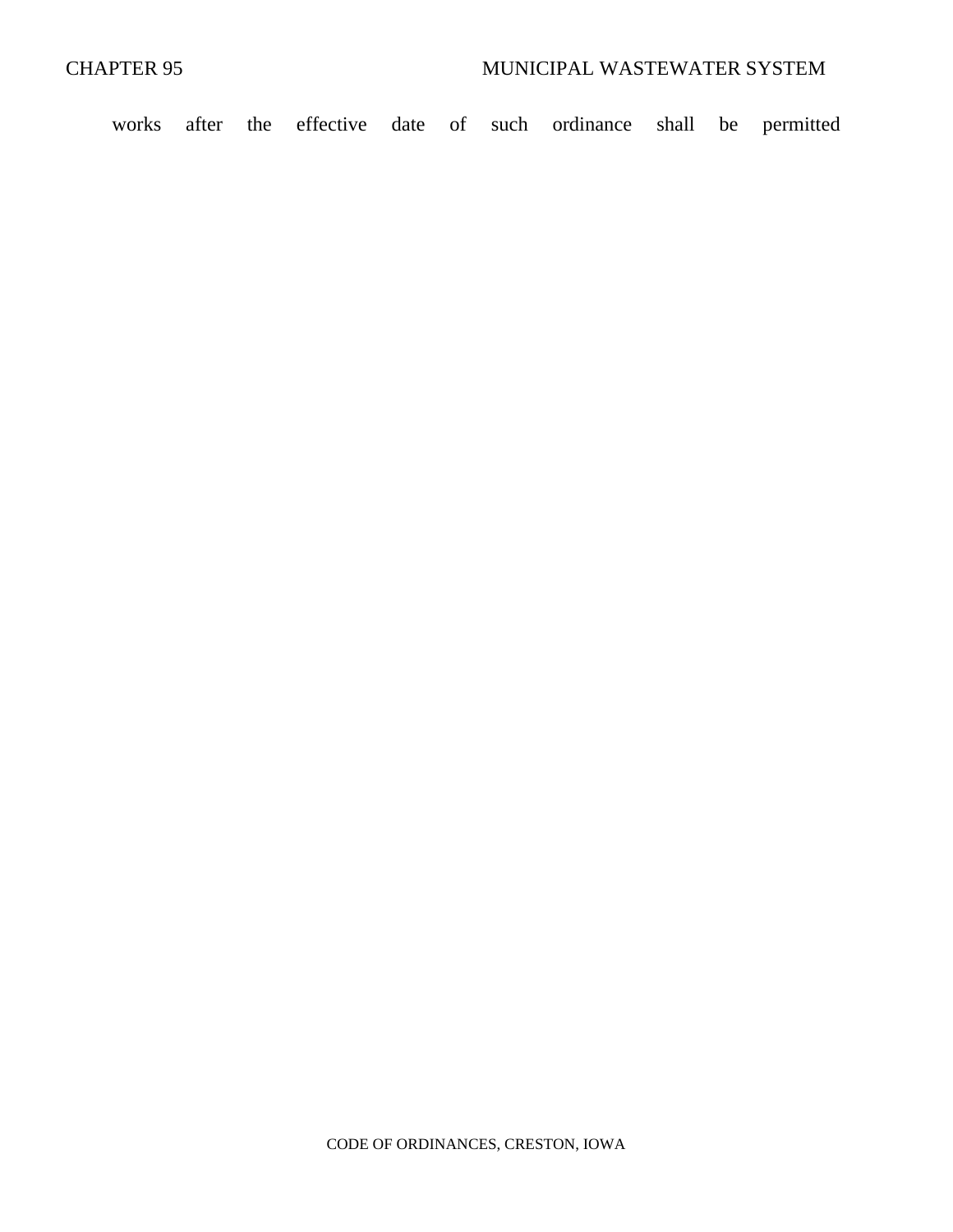to introduce pollutants into the system until accidental/slug discharge procedures has been approved by the City. Review and approval of such plans and operating procedures shall not relieve the industrial user from the responsibility to modify the user's facility as necessary to meet the requirements of this chapter. The slug control plan shall contain, at a minimum, the following elements.

- 1. Description of discharge practices, including non-routine batch discharges;
- 2. Description of stored chemicals;

3. Procedures for immediately notifying the Public Works Director of slug discharges, including the location of discharge, type of waste, concentration and volume, and corrective actions, and follow up this notification with:

A. Within five (5) days following an accidental/slug discharge, the user shall submit to the Public Works Director a detailed written report describing the cause of the discharge and the measures to be taken by the user to prevent similar future occurrences. Such notification shall not relieve the user of any expense, loss, damage, or other liability which may be incurred as a result of damage to the treatment works, fish kills, or any other damage to person or property; nor shall such notification relieve the user of any fines, civil penalties, or other liability which may be imposed by this chapter or other applicable law.

B. A notice shall be permanently posted on the user's bulletin board or other prominent place advising employees whom to call in the event of a accidental/slug discharge. Employers shall insure that all employees who may cause or suffer such a accidental/slug discharge to occur are advised of the emergency notification procedure.

4. If necessary, procedures to prevent adverse impact from accidental spills, including inspection and maintenance of storage areas, handling and transfer of materials, loading and unloading operations, control of plant site run-off, worker training, building of containment structures or equipment, measures for containing toxic organic pollutants (including solvents), and/or measures and equipment necessary for emergency response.

**95.30 RECORD KEEPING REQUIREMENTS.** Any industrial user subject to the reporting requirements established in this section shall be required to retain for a minimum of 3 years any records of monitoring activities and results (whether or not such monitoring activities are required by this section) and shall make such records available for inspection and copying by the Public Works Director, the approval authority, or EPA. This period of retention shall be extended during the course of any unresolved litigation regarding the industrial user or when requested by the Public Works Director, the approval authority, or EPA.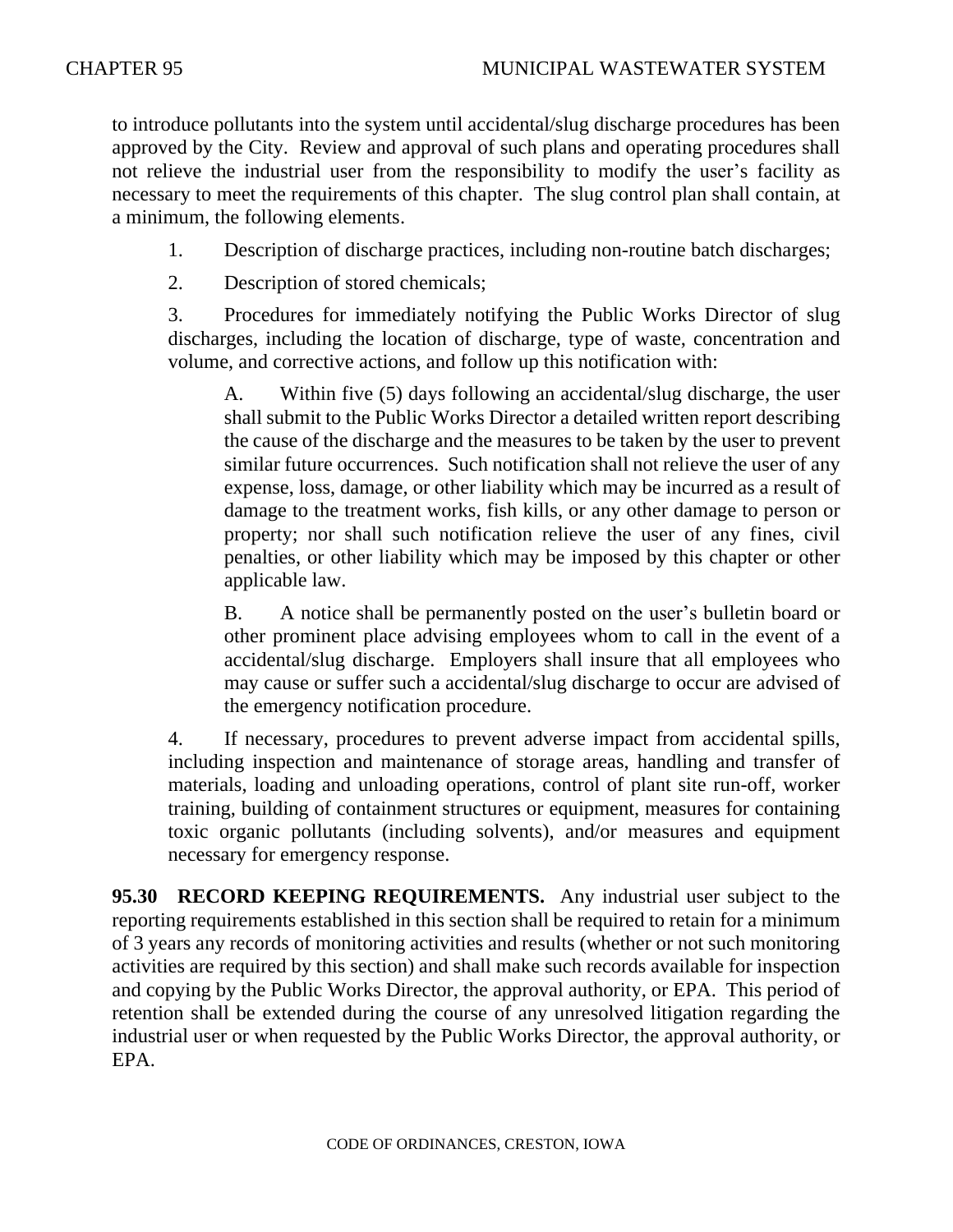**95.31 WASTEWATER CONTRIBUTION PERMITS.** All significant industrial users proposing to connect to or to contribute to the treatment works shall obtain a wastewater contribution permit before connecting to or contributing to the treatment works.

1. Permit Application. All significant industrial users shall complete and file with the City an application, in the form prescribed by the City. Proposed new significant industrial users shall apply at least 90 days prior to connecting to or contributing to the treatment works. In support of the application, the user shall submit, in units and terms appropriate for evaluation, the following information:

A. Name, address, location (if different from the address), and telephone number;

B. SIC number according to the Standard Industrial Classification Manual, Bureau of the Budget, 1972, as amended;

C. Wastewater constituents and characteristics including but not limited to those mentioned in this chapter as determined by a reliable analytical laboratory; sampling and analysis shall be performed in accordance with procedures established by the EPA pursuant to Section 304(g) of the Act and contained in 40 CFR, Part 136, as amended;

D. Time and duration of contribution;

E. Average daily and 30 minute peak wastewater flow rates, including daily, monthly and seasonal variations, if any;

F. Site plans, floor plans, mechanical and plumbing plans and details to show all sewers, sewer connections, and appurtenances by the size, location and elevation;

G. Description of activities, facilities, plant processes and pretreatment facilities on the premises including all materials which are or could be discharged;

H. The nature and concentration of any pollutants in the discharge which are limited by any City, State, or Federal pretreatment standards, and a statement defining pretreatment standards and whether or not they are being met on a consistent basis and if not, whether additional operation and maintenance (O&M) and/or additional pretreatment is required for the user to meet applicable pretreatment standards;

I. Each product produced by type, amount, process or processed and rate of production;

J. Type and amount of raw materials processed (average and maximum per day);

K. Number and type of employees, and hours of operation of plant and proposed or actual hours of operation of pretreatment system;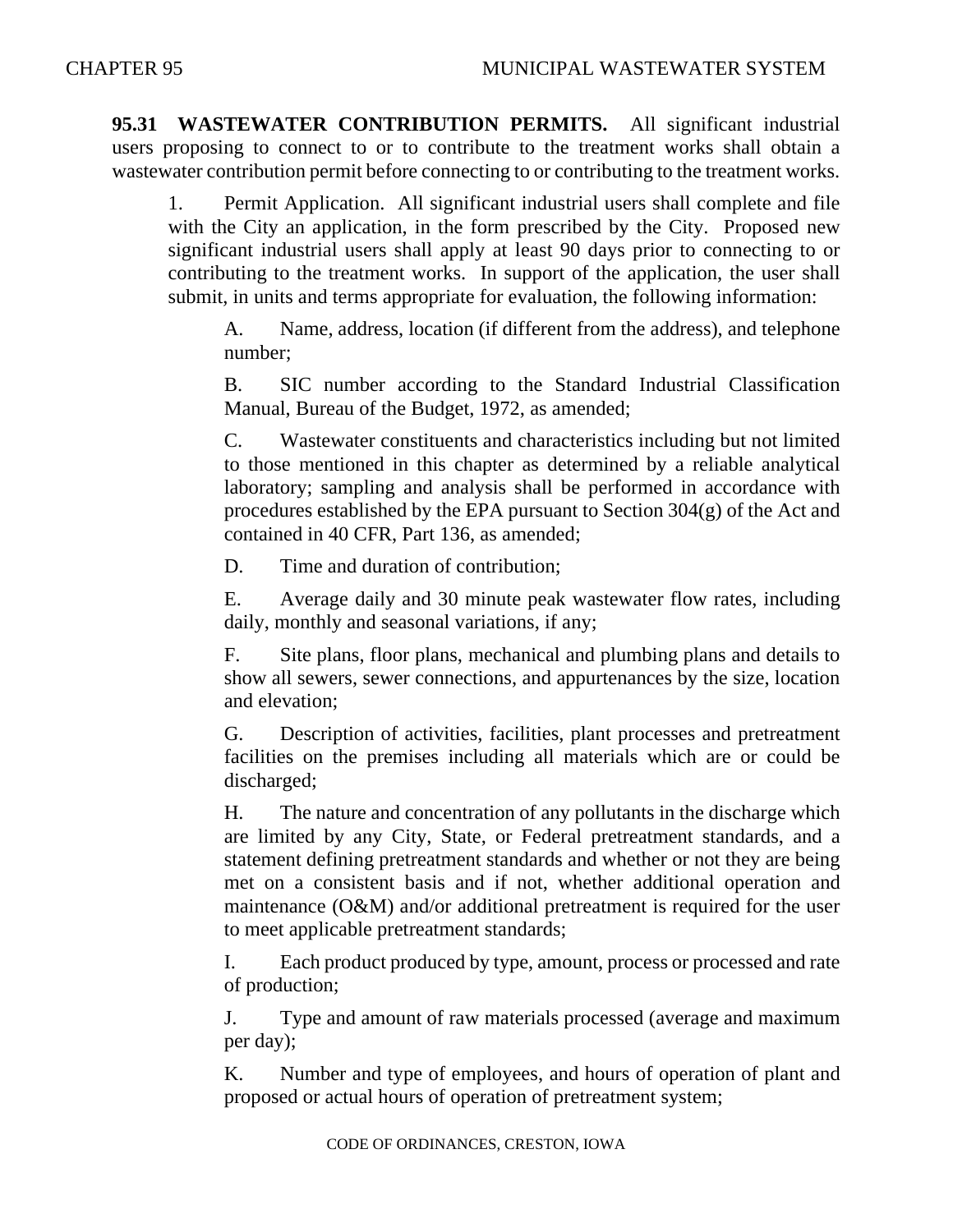L. A statement, reviewed by an authorized representative of the user and certified by a Professional Engineer with the State of Iowa indicating whether pretreatment standards are being met on a consistent basis, and, if not, whether additional operation and maintenance and/or additional pretreatment is required for the user to meet the pretreatment standards;

M. If additional pretreatment and/or O&M will be required to meet the pretreatment standards, the shortest schedule by which the user will provide such additional pretreatment. The completion date in this schedule shall not be later than the compliance date established for the applicable pretreatment standard. The following conditions shall apply to this schedule:

(1) The schedule shall contain increments of progress in the form of dates for the commencement and completion of major events leading to the construction and operation of additional pretreatment required for the user to meet the applicable pretreatment standards (e.g., hiring an engineer, completing preliminary plans, completing final plans, executing contract for major components, commencing construction, completing construction, etc.)

(2) No increment referred to in paragraph (1) shall exceed 9 months.

(3) No later than 14 days following each date in the schedule and the final date for compliance, the user shall submit a progress report to the Public Works Director including, as a minimum, whether or not it complied with the increment of progress to be met on such date and, if not, the date on which it expects to comply with this increment of progress, the reason for delay, and the steps being taken by the user to return the construction to the schedule established. In no event shall more than nine (9) months elapse between such progress reports to the Public Works Director.

N. Any other information as may be deemed by the City to be necessary to evaluate the permit application. The City will evaluate the data furnished by the user and may require additional information. After evaluation and acceptance of the data furnished, the City may issue or deny a wastewater contribution permit subject to terms and conditions provided herein.

2. Permit Modifications. The Public Works Director may modify the wastewater contribution permit for good cause including, but not limited to, the following:

A. After promulgation of a National Categorical Pretreatment Standard, the wastewater contribution permit of users subject to such standards shall be revised to require compliance with such standard within the time frame prescribed by such standard. Where a user, subject to a National Categorical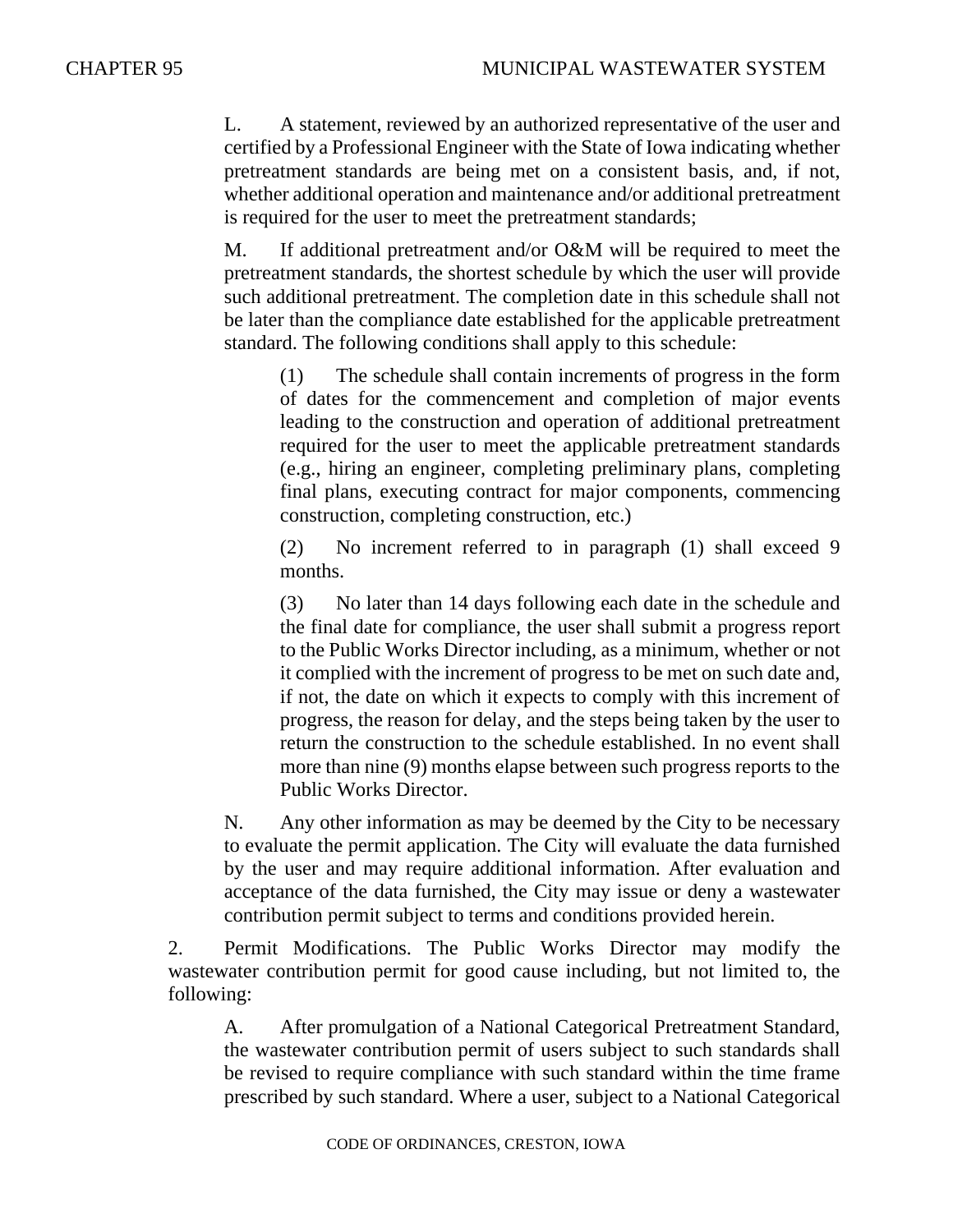Pretreatment Standard, has not previously submitted an application for a wastewater contribution permit, such user shall do so within the time period identified in the Standard. In addition, the user with an existing wastewater contribution permit shall submit to the Public Works Director within the time period identified in the Standard the information required by subsection (C) through (M) of subsection 1 of this section. The terms and conditions of the permit may be subject to modification by the City during the term of the permit as City, State or Federal limitations or requirements are modified or if other just cause exists. The user shall be informed of any proposed changes in the permit at least 30 days prior to the effective date of change. Any changes or new conditions in the permit shall include a reasonable time schedule for compliance.

B. To address significant alterations or additions to the industrial user's operation, processes, or wastewater volume or character since the time of the permit issuance.

C. Information indicating that the permitted discharge poses a threat to the treatment works, personnel or the receiving waters.

D. Violation of terms or conditions of the permit.

E. Misrepresentations or failure to fully disclose all relevant facts in the permit application or in any reporting.

F. To reflect a transfer of the facility ownership and/or operation to a new owner/operator.

G. To correct typographical or other errors in the permit.

3. Permit Conditions. Wastewater contribution permits shall be expressly subject to all provisions of this chapter and all other applicable regulations, user charges and fees established by the City.

A. Permits shall contain the following:

(1) A statement of duration of the permit, not to exceed five years;

(2) Requirements for maintaining and retaining plant records relating to wastewater discharge a minimum of three years or as specified by the City, and affording City access there to;

(3) A statement regarding the transferability of the permit;

(4) Limits on the average and maximum wastewater constituents and characteristics to prevent pass through or interference, protect the quality of the water body receiving the treatment plant's effluent, protect worker health and safety, facilitate sludge management and disposal, protect ambient air quality, and protect against damage to the treatment works and copy with applicable pretreatment standards;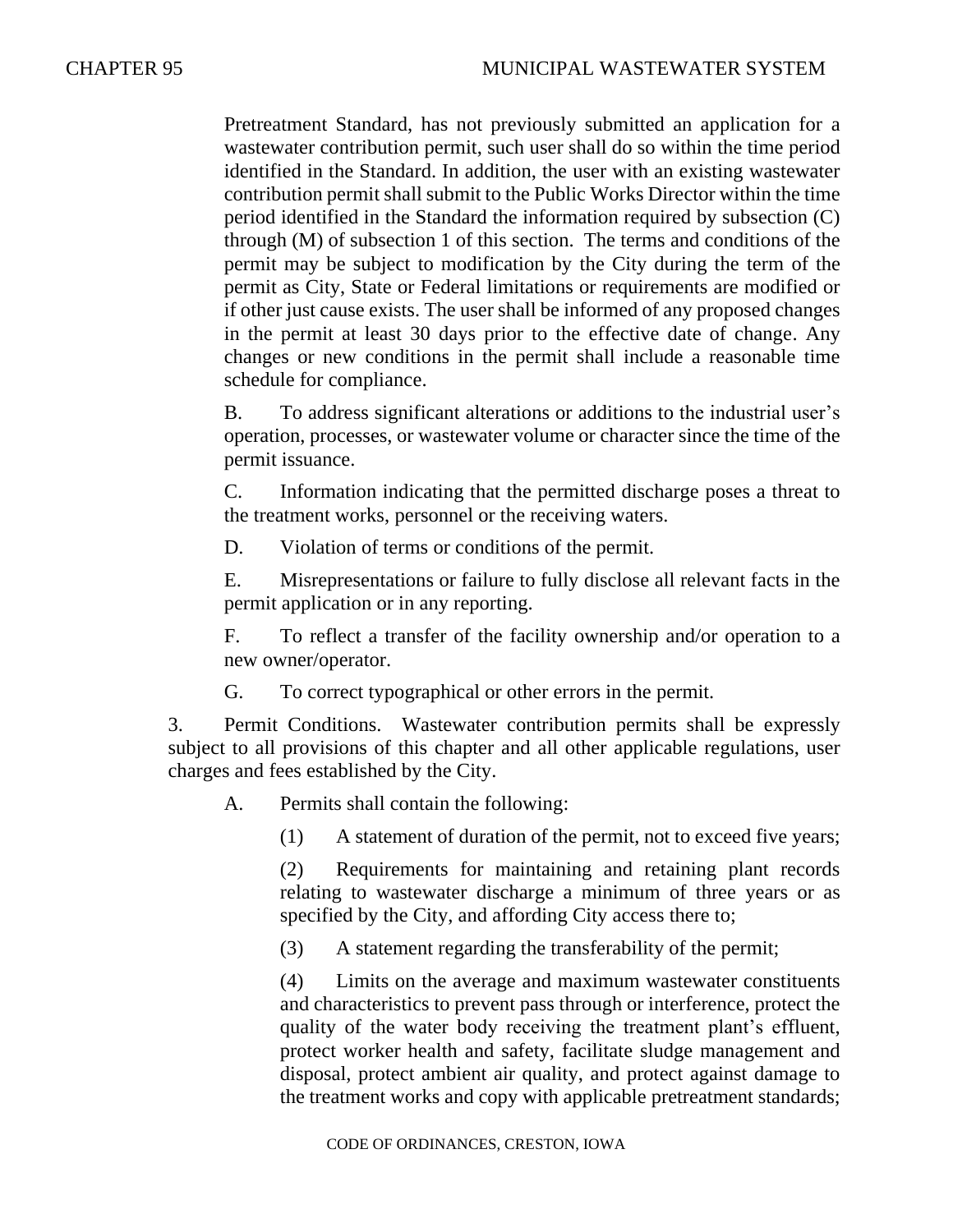(5) A statement of applicable civil and criminal penalties for violations of the permit.

#### B. Permits may contain the following:

(1) The unit charge or schedule of user charges and fees for the wastewater to be discharged to a community sewer;

(2) Limits on average and maximum rate and time of discharge or requirements for flow regulation and equalization;

(3) Requirements for installation and maintenance of inspection and sampling facilities;

(4) Specifications for monitoring programs which may include sampling locations, frequency of sampling, number, types and standards for tests and reporting schedule;

(5) Compliance schedules for installation of technology to meet applicable Standards;

(6) Requirements for submission of technical reports or discharge reports;

(7) Requirements for notification of the City or any new introduction of wastewater constituents or any substantial change in the volume or character of the wastewater constituents being introduced into the wastewater treatment system;

(8) Requirements for notification of accidental/slug discharges or any other potential problem discharges;

(9) Requirements for notification of the Public Works Director, State or EPA of any discharge which would be considered a hazardous waste if disposed of in a different manner; and

(10) Other conditions as deemed appropriate by the City to ensure compliance with this chapter.

4. Permit Duration. Wastewater contribution permits shall normally be issued for a period of five (5) years. A permit may be issued for a lesser period or may be stated to expire on a specific date. The user shall apply for a permit reissuance a minimum of 180 days prior to the expiration of the user's existing permit.

5. Permit Transfer. Wastewater contribution permits are issued to a specific user for a specific operation. A wastewater discharge permit shall not be reassigned or transferred or sold to a new owner, new user, different premises or a new or changed operation without the approval of the City. Any succeeding owner or user shall also comply with the terms and conditions of the existing permit.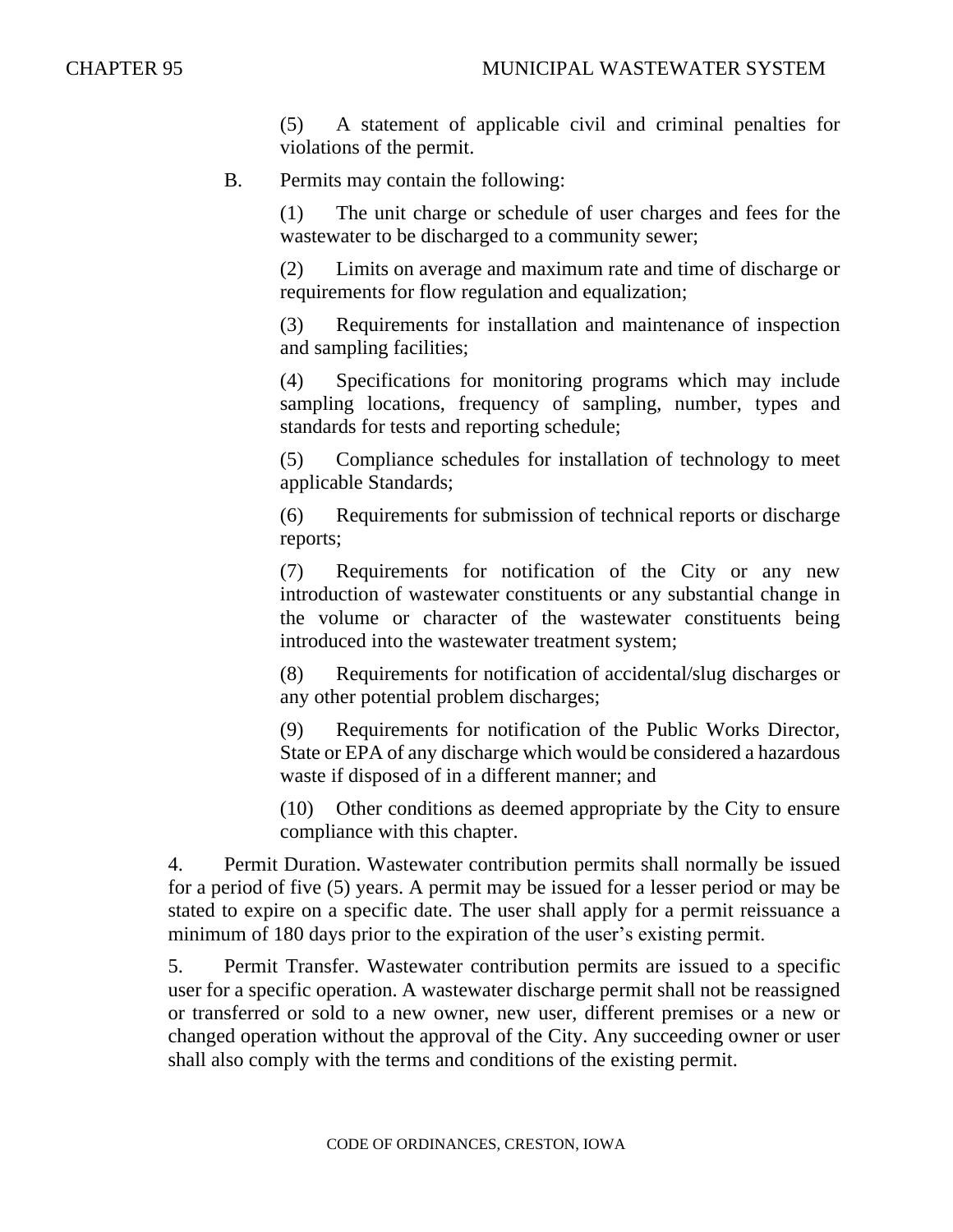**95.32 REPORTING REQUIREMENTS FOR PERMITTEE.** The following reports are required for wastewater contribution permit holders:

1. Compliance Date Report. Within 90 days following the effective date of an applicable pretreatment standard, any user subject to the pretreatment standard shall submit to the Public Works Director a report indicating the nature and concentration of all pollutants in the discharge from the regulated process which are limited by pretreatment standards and the average and maximum daily flow for these process units in the user's facility which are limited by such pretreatment standards. The report shall state whether the applicable pretreatment standards are being met on a consistent basis and, if not, what additional O&M and/or pretreatment is necessary to bring the user into compliance with the applicable pretreatment standards. This statement shall be signed by an authorized representative of the industrial user, and certified to by a qualified professional.

2. Periodic Compliance Reports.

A. Any significant industrial user shall submit to the Public Works Director during the months of June and December, unless required more frequently in the pretreatment standard or by the Public Works Director, a report indicating the nature and concentration of pollutants in the effluent which are limited by such pretreatment standards. In addition, this report shall include a record of all daily flows which during the reporting period exceeded the average daily flow. At the discretion of the Public Works Director and in consideration of such factors as local high or low flow rates, holidays, budget cycles, etc., the Public Works Director may agree to alter the months during which the above reports are to be submitted.

B. The Public Works Director may impose mass limitations on users which are using dilution to meet applicable pretreatment standards, or in other cases where the imposition of mass limitations is appropriate. In such cases, the report required by subsection A of this section shall indicate the mass of pollutants regulated by pretreatment standards in the effluent of the user. These reports shall contain the results of sampling and analysis of the discharge, including the flow and the nature and concentration, or production and mass, where requested by the Public Works Director, of pollutants contained therein which are limited by the applicable pretreatment standards. All analysis shall be performed in accordance with procedures established by the approval authority pursuant to section  $304(g)$  of the Act and contained in 40 CFR, Part 136 and amendments thereto or with any other test procedures approved by the approval authority. Sampling shall be performed in accordance with the techniques approved by the approval authority.

3. Categorical Pretreatment Standard — Baseline Report. Within 180 days after the effective date of a categorical Pretreatment Standard, or 180 days after the final administrative decision made upon a category determination submission under 40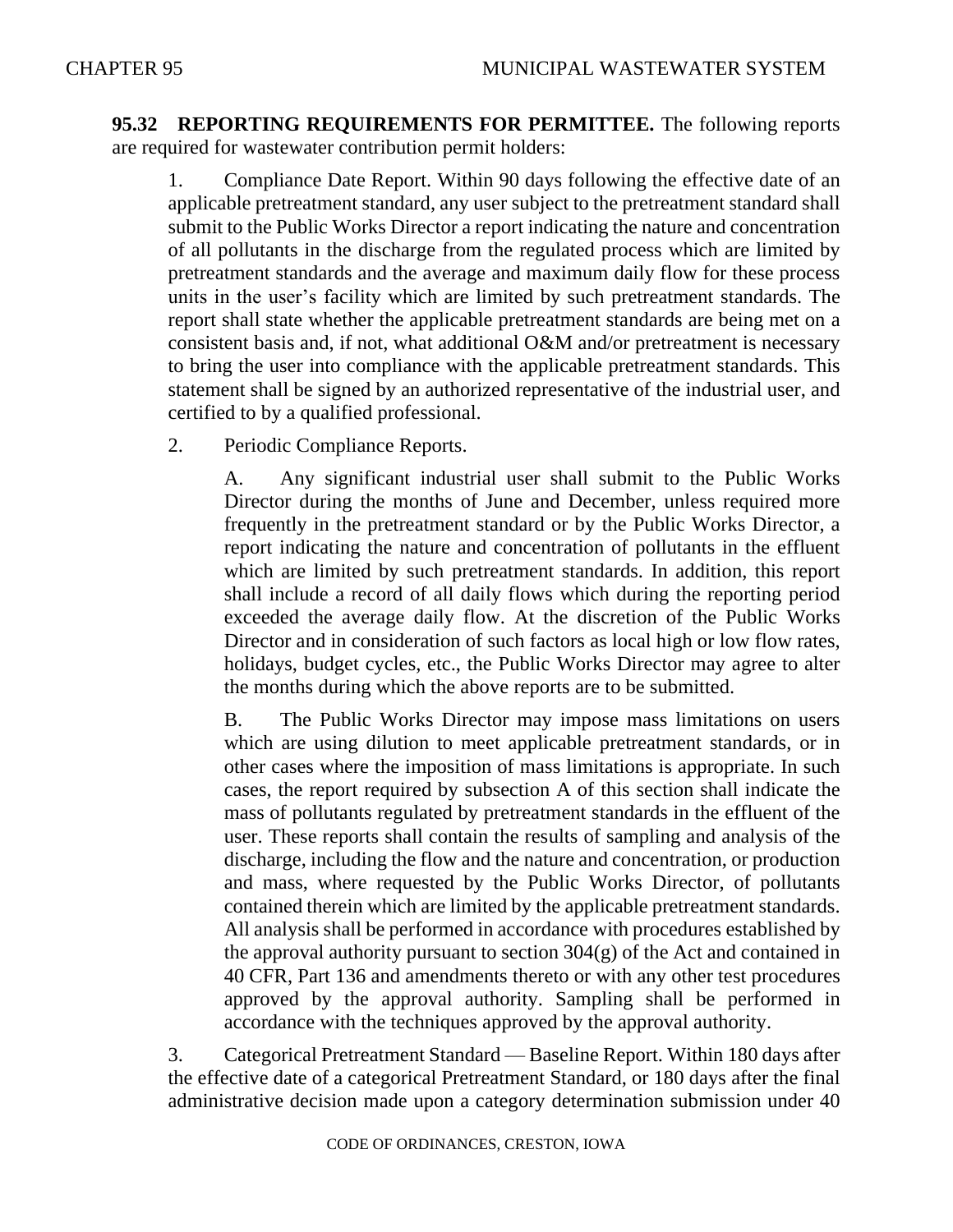CFR 403.6(a)(4), whichever is later, existing industrial users subject to such categorical Pretreatment Standards and currently discharging to or scheduled to discharge to the treatment works shall be required to submit to the Public Works Director a report which contains the information required under 40 CFR 403.13(b)(1)-(7). Where reports containing this information already have been submitted to the State or EPA in compliance with the requirement of 40 CFR 128.140(b), the industrial user will not be required to submit this information again. At least 90 days prior to commencement of discharge, new sources and sources that become industrial users subsequent to the promulgation of an applicable categorical Standard, shall be required to submit to the Public Works Director a report which contains the information listed in 40 CFR 403.12(b)(1)-(5). New sources shall also be required to include in this report information on the method of pretreatment the source intends to use to meet applicable pretreatment standards. New sources shall give estimates of the information requested in 40 CFR 403.12(b) (4) and (5).

**95.33 APPLICATION SIGNATORIES AND CERTIFICATION.** All wastewater discharge permit applications and industrial user reports must contain the following certification statement and be signed by an authorized representative of the industrial user.

"I certify under penalty of law that this document and all attachments were prepared under my direct supervision in accordance with a system designed to assure that qualified personnel properly gather and evaluate the information submitted. Based on my inquiry of the person or persons who manage the system, or those persons directly responsible for gathering the information, the information submitted is, to the best of my knowledge and belief, true, accurate and complete. I am aware that there are significant penalties for submitting false information, including the possibility of fine and imprisonment for knowing violations."

**95.34 MONITORING FACILITIES.** All significant industrial users shall be required to provide and operate at their own expense, monitoring facilities to allow inspection, sampling, and flow measurement of the building sewer and/or internal drainage systems. The monitoring facility should normally be situated on the user's premises, but the City may, when such a location would be impractical or cause undue hardship on the user, allow the facility to be constructed in the public street or sidewalk area and located so that it will not be obstructed by landscaping or parked vehicles. There will be ample room in or near such sampling manhole or facility to allow accurate sampling and preparation of samples for analysis. The facility and all sampling and measuring equipment shall be maintained at all times in a safe and proper operating condition at the expense of the user. Whether constructed on public or private property, the sampling and monitoring facilities shall be provided in accordance with the City's requirements and all applicable local construction standards and specifications. Construction shall be completed within 90 days following written notification by the City.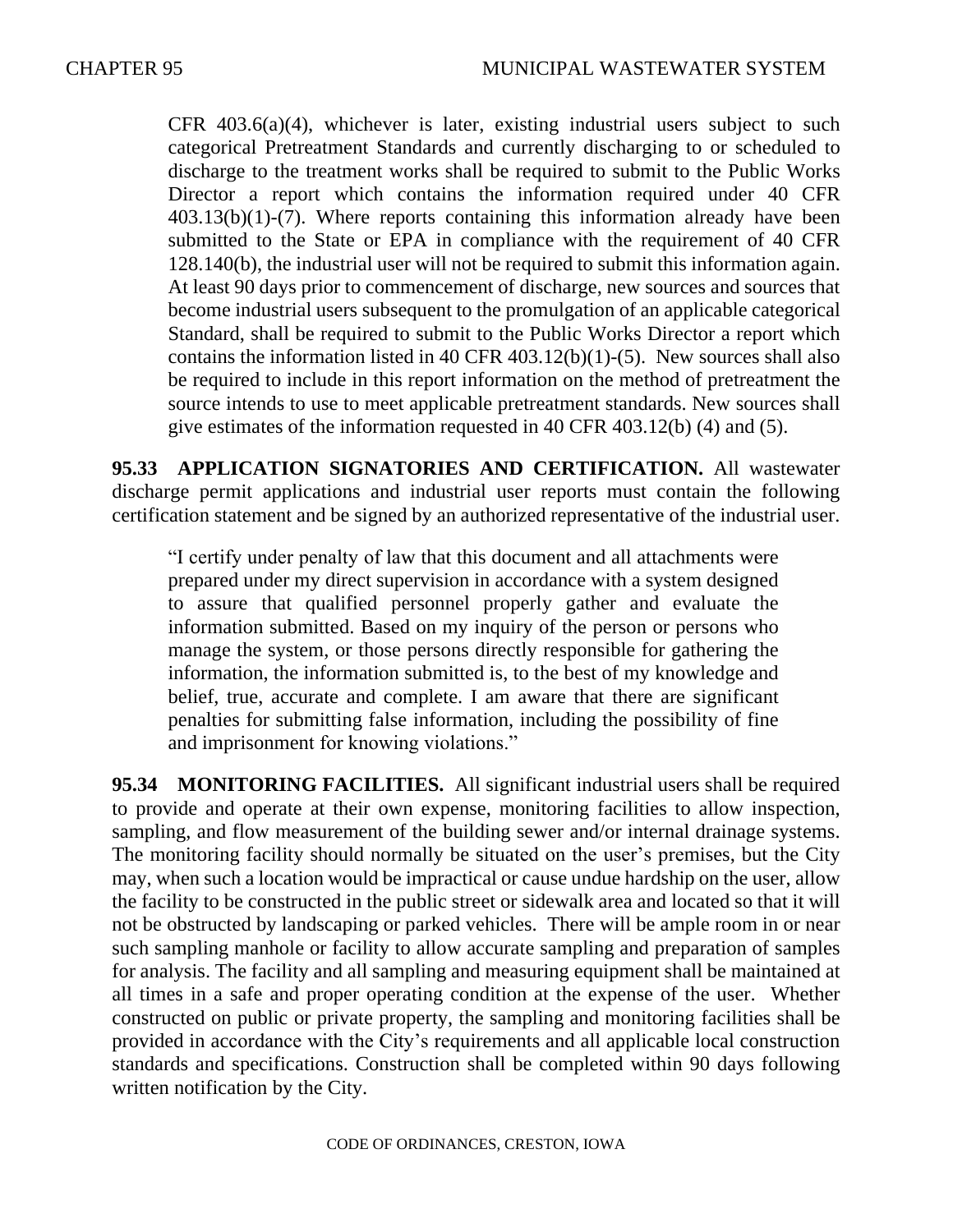**95.35 TESTING METHODS.** All measurements, tests, and analyses of the characteristics of waters and wastes to which reference is made in this chapter shall be determined in accordance with methods specified in 40 CFR Part 136 and shall be determined at the monitoring facility provided, or upon suitable samples taken at said monitoring facility. In the event that no special monitoring facility has been required, the monitoring facility shall be considered to the nearest downstream manhole in the public sewer to the point at which the building sewer is connected. Sampling shall be carried out by customarily accepted methods to reflect the effect of constituents upon the sewage works and to determine the existence of hazards to life, limb, and property. The particular analyses involved will determine whether a twenty-four hour composite of all outfalls of a premises is appropriate or whether a grab sample or samples should be taken. Normally, but not always, BOD and suspended solids analyses are obtained from twenty-four hour composites of all outfalls, whereas pH's are determined from periodic grab samples.

**95.36 PRETREATMENT.** Users shall provide necessary wastewater treatment as required to comply with this chapter and shall achieve compliance with all National Categorical Pretreatment Standards within the time limitations as specified. Any facilities required to pretreat wastewater to a level acceptable to the City shall be provided, operated, and maintained continuously and in satisfactory and effective operation at the user's expense. Detailed plans showing the pretreatment facilities and operating procedures shall be submitted to the City for review, and shall be acceptable to the City before construction of the facilities. Design and installation of such facilities shall be subject to the requirements of all applicable codes, ordinances, and laws. The review of such plans and operating procedures will in no way relieve the user from the responsibility of modifying the facility as necessary to produce an effluent acceptable to the City under the provisions of this chapter. Any subsequent changes in the pretreatment facilities or method of operation shall be reported to and be acceptable to the City prior to the user's initiation of the changes. The City shall annually publish in the largest daily newspaper published in the City a list of the users which were in significant noncompliance with pretreatment requirements or standards during the 12 previous months. The notification shall also summarize any enforcement actions taken against the user during the same 12 months.

**95.37 UNUSUAL DISCHARGES — SPECIAL ARRANGEMENTS.** No statement contained in this chapter shall be construed as preventing any special agreement or arrangement between the City and any industrial concern whereby an industrial waste of unusual strength or character may be accepted by the City for treatment, subject to payment therefor by the industrial concern. Special arrangements shall not be allowed which will cause violation of National Categorical Pretreatment Standards or NPDES permit.

**95.38 CONFIDENTIAL INFORMATION.** Information and data on a user obtained from reports, questionnaires, permit applications, permits and monitoring programs and from inspections shall be available to the public without restriction unless the user specifically requests and is able to demonstrate to the satisfaction of the City that the release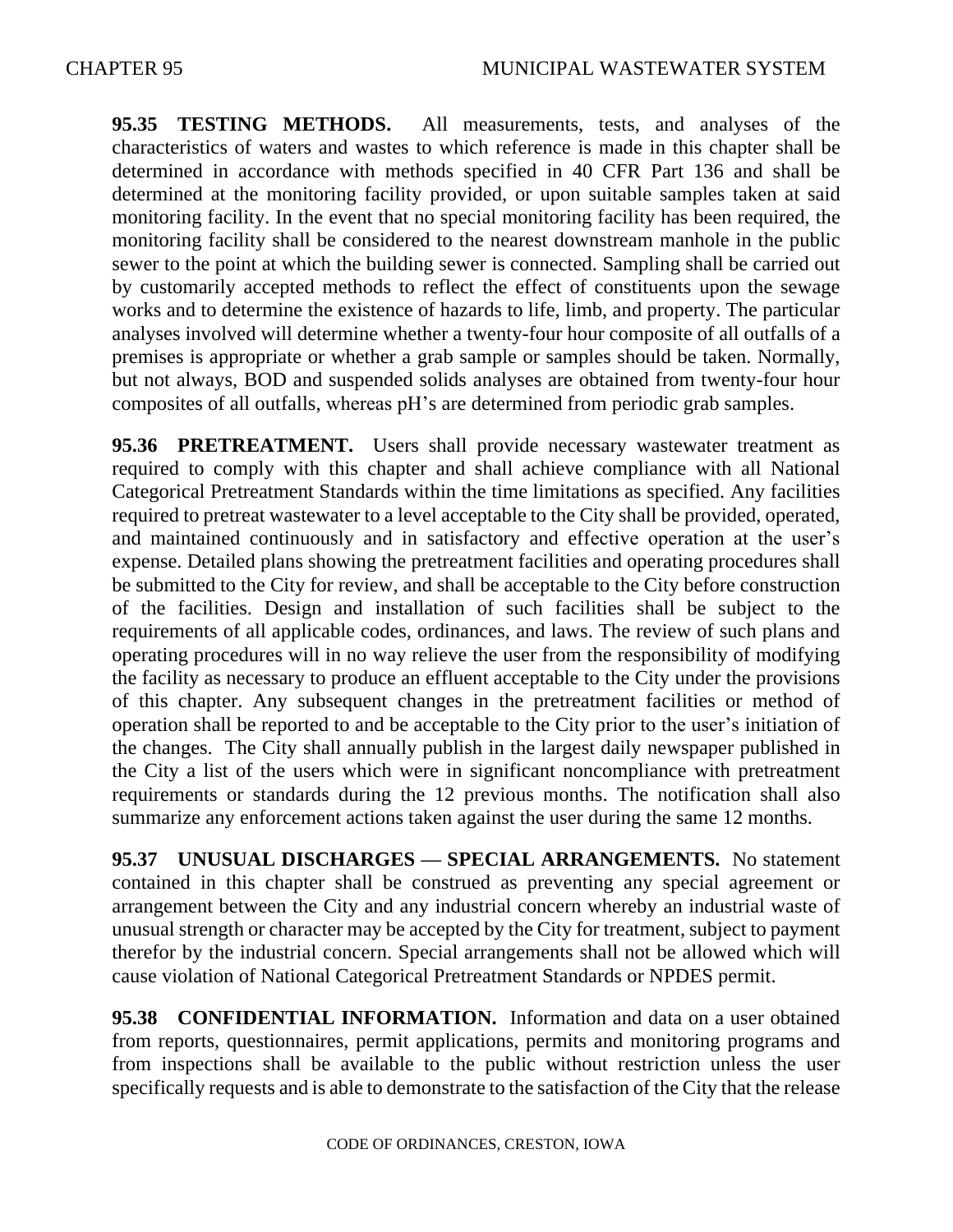of such information would divulge information, processes or methods of production entitled to protection as trade secrets of the user. When requested by the person furnishing a report, the portions of a report which might disclose trade secrets or secret processes shall not be made available for inspection by the public, but shall be made available upon written request to governmental agencies for uses related to this chapter, the National Pollutant Discharge Elimination System (NPDES) Permit, State Disposal System permit and/or the Pretreatment Programs. Wastewater monitoring results will not be recognized as confidential information. Information accepted by the City as confidential will be provided to the State and EPA upon request without prior notification to the user.

**95.39 REVOCATION OF PERMIT.** A user is subject to having his/her wastewater contribution permit revoked for any of the following conditions:

1. Failure of a user to report factually the wastewater constituents and characteristics of the discharge;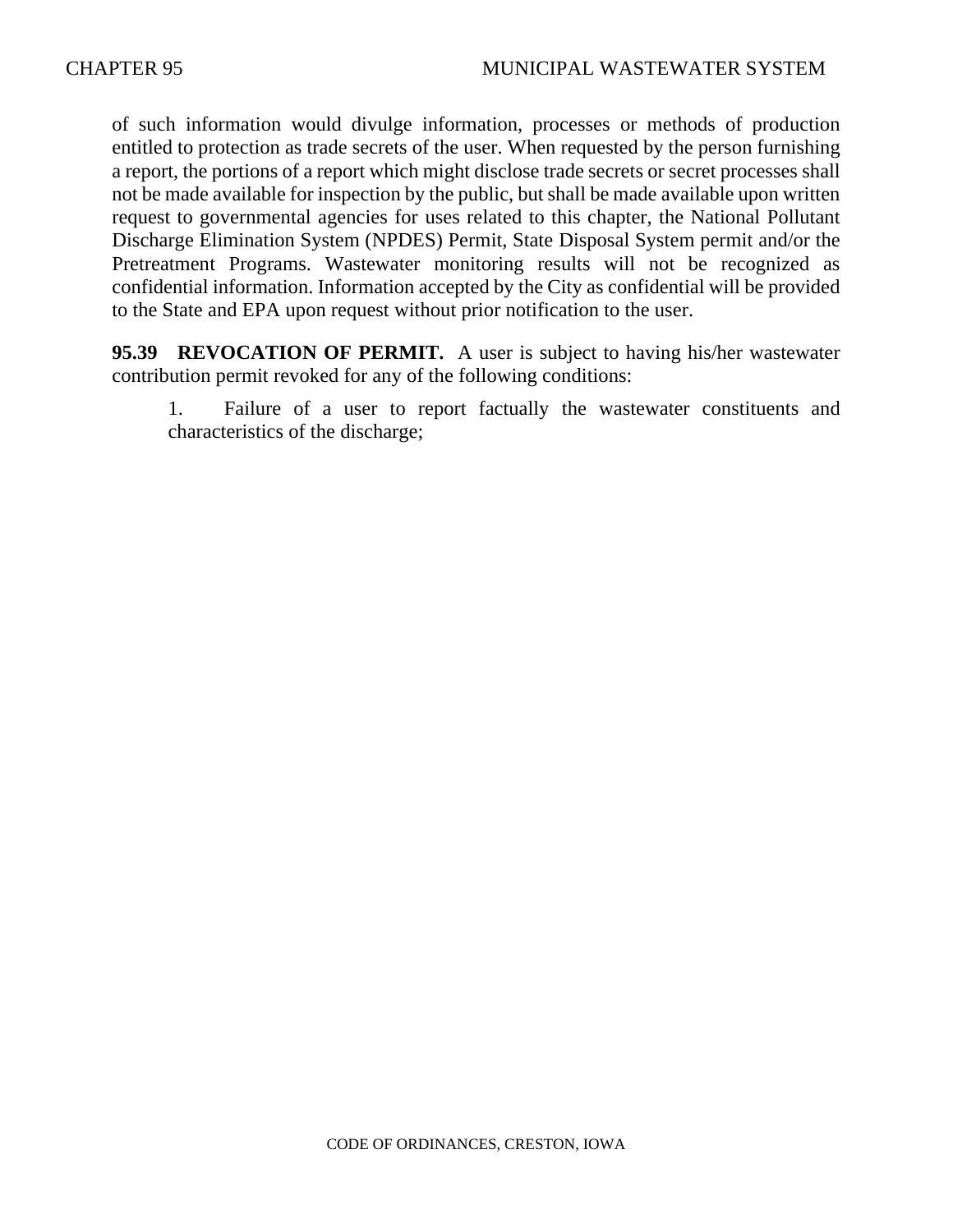2. Failure of the user to report significant changes in operations, or wastewater constituents and characteristics;

3. Refusal of reasonable access to the user's premises for the purpose of inspection or monitoring; or,

4. Violation of conditions of the permit.

**95.40 NOTIFICATION OF VIOLATIONS.** Whenever the City finds that any user has violated or is violating this chapter, wastewater contribution permit, or any prohibition, limitation or requirement contained herein, the City may serve upon such person a written notice stating the nature of the violation. Within a specified period of the date of the written notice, a plan for the satisfactory correction thereof shall be submitted to the City by the user.

**95.41 HARMFUL CONTRIBUTIONS.** The City may suspend wastewater treatment service and/or the wastewater contribution permit of a user when such suspension is necessary, in the opinion of the City, in order to stop an actual or threatened discharge which presents or may present an imminent or substantial endangerment to the health or welfare of persons or environment, causes interference to the treatment works or causes the City to violate any condition of its NPDES Permit. Any user notified of a suspension of wastewater treatment service and/or its wastewater contribution permit shall immediately stop or eliminate the contribution. In the event of failure of the person to comply voluntarily with the suspension order, the City shall take such steps as deemed necessary, including immediate severance of the sewer connection, to prevent or minimize damage to the treatment works or endangerment to any individuals. The City shall reinstate the wastewater contribution permit and/or the wastewater treatment service, upon payment to the City of all costs of such disconnection and reconnection and upon proof of the elimination of the noncomplying discharge. A detailed written statement submitted by the user describing the causes of the harmful contribution and the measures taken to prevent any future occurrence shall be submitted to the City within 15 days of the date of occurrence.

**95.42 DAMAGING OR TAMPERING WITH SEWAGE WORKS.** No unauthorized person shall maliciously, willfully or negligently break, damage, destroy, uncover, deface or tamper with any structure, appurtenance, or equipment which is a part of the sewage works. Any person violating the provisions of this section shall be guilty of a misdemeanor.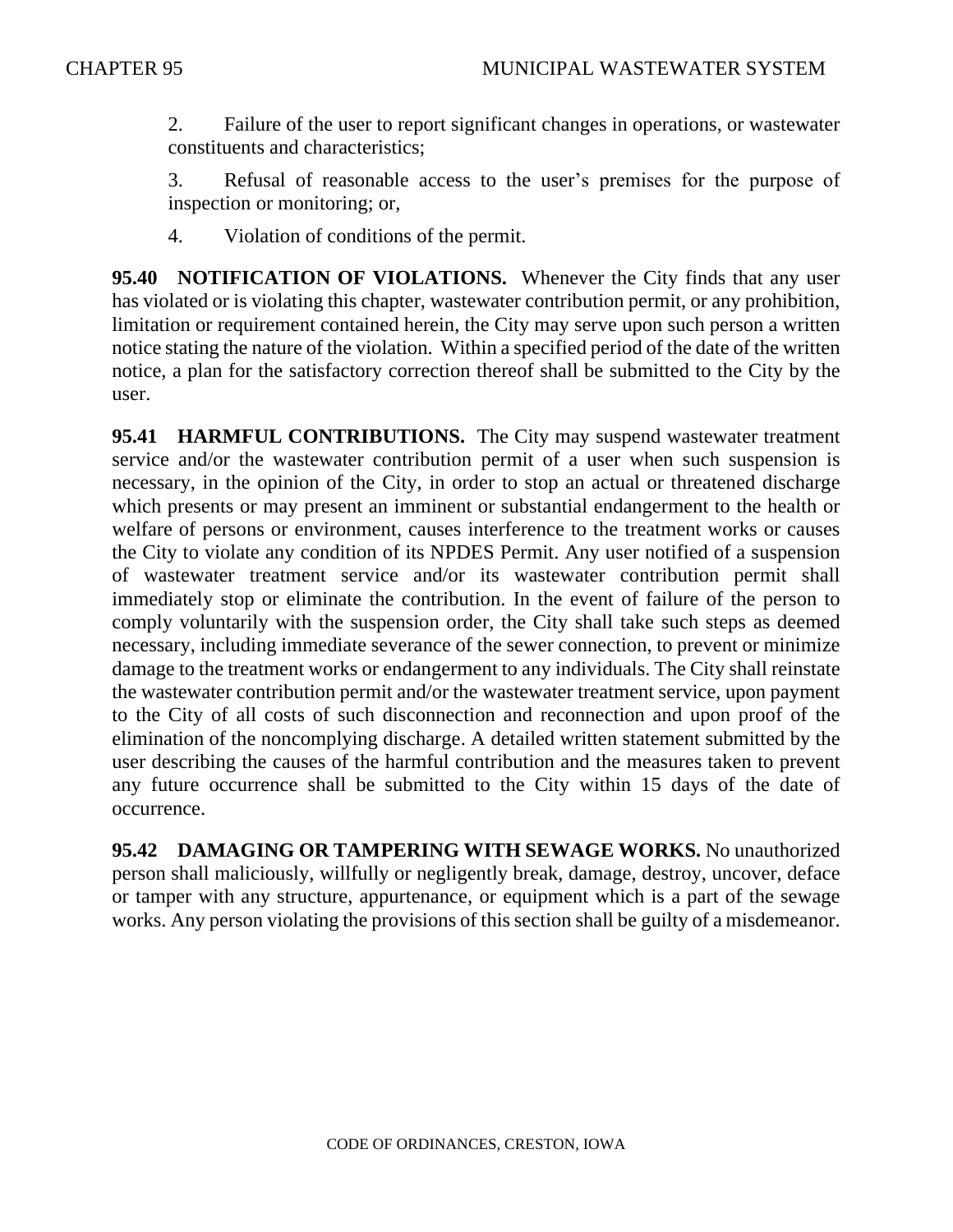### **95.43 INSPECTION OF PROPERTIES.**

1. Authorized Official; Jurisdiction. The City may inspect the facilities of any user to ascertain whether the purpose of this chapter is being met and all requirements are being complied with. Owners or occupants of premises where wastewater is created or discharged shall allow the City or its representative ready access at all reasonable times to all parts of the premises for the purposes of inspection, sampling, examination and copying of records or in the performance of any of their duties. The City shall have the right to set up on the user's property such devices as are necessary to conduct sampling, inspection, compliance monitoring and/or metering operations. Where a user has security measures in force which would require proper identification and clearance before entry into their premises, the user shall make necessary arrangements with their security guards so that upon presentation of suitable identification, personnel from the City will be permitted to enter, without delay, for the purposes of performing their specific responsibilities.

2. Deaths Or Damages; Liability. While performing the necessary work on private properties referred to in Section 95.43, the Public Works Director or duly authorized employees of the City shall observe all safety rules applicable to the premises established by the company, and the company shall be held harmless for injury or death to City employees. The City shall indemnify the company against loss or damage to its property by City employees and against liability claims and demands for personal injury or property damage asserted against the company and growing out of the gauging and sampling operation, except as such may be caused by negligence or failure of the company to maintain safe conditions.

3. Easements. The Public Works Director and other duly authorized employees of the City bearing proper credentials and identification shall be permitted to enter all private properties through which the City holds a duly negotiated easement for the purpose of, but not limited to, inspection, observation, measurement, sampling, repair, and maintenance of any portion of the sewage works lying within said easement. All entry and subsequent work, if any, on said easement, shall be done in full accordance with the terms of the duly negotiated easement pertaining to the private property involved.